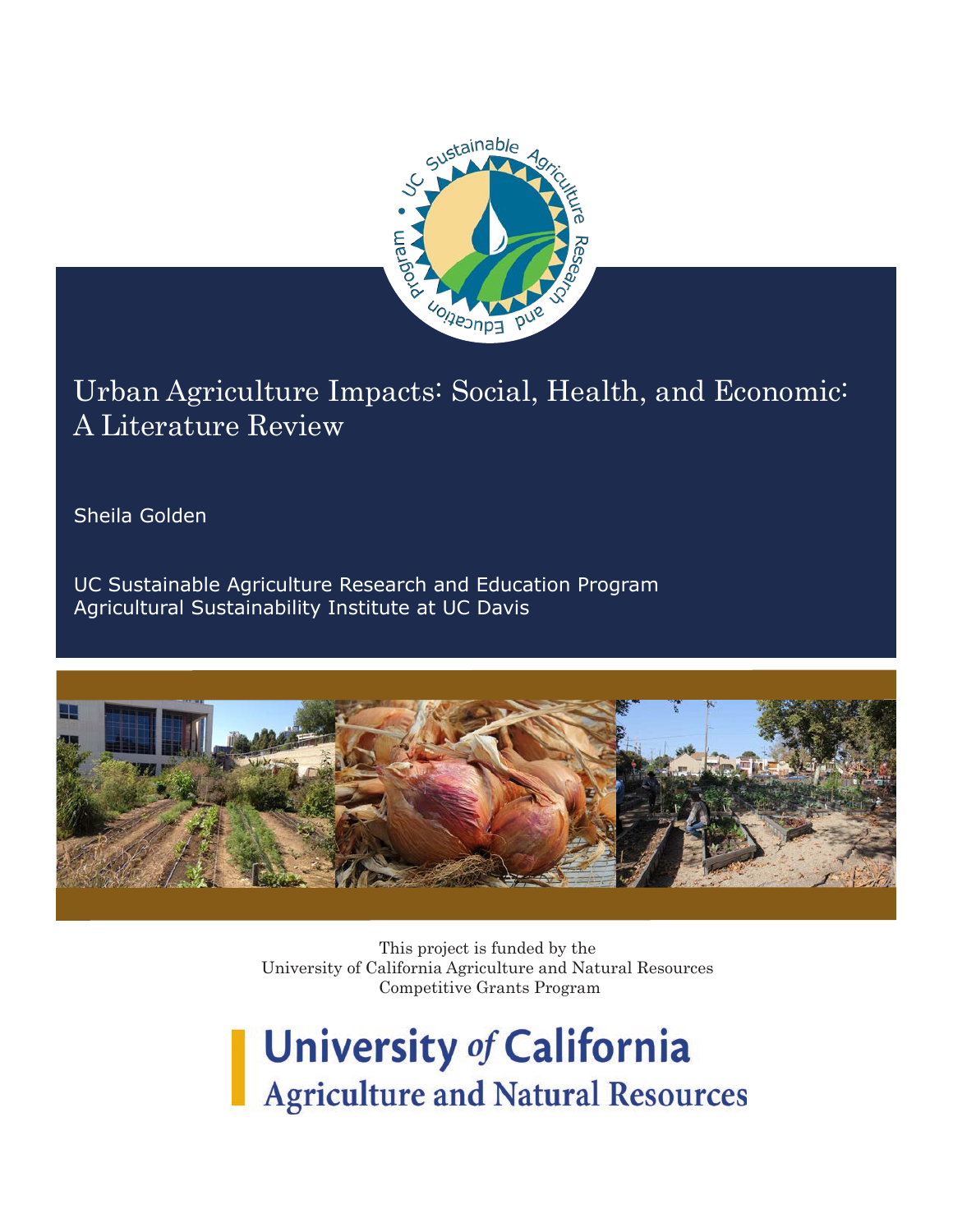# Urban Agriculture Impacts: Social, Health, and Economic A Literature Review

### Written by Sheila Golden November 13, 2013

### **Project Background**

Across the nation, cities and metropolitan areas and their adjoining peri-urban communities are seeing their landscapes and neighborhoods reflect a growing urban agriculture (UA) movement. Backyard chickens, community gardens, farmers markets, and community supported agriculture programs (CSAs) are gaining popularity, as local food continues to find its place on the tables of urban residents. For many cities, urban agriculture is seen as a strategy for business development, job training, community development, health education, democratic process, sustainable planning, and more.

Urban agriculture is not new or geographically isolated to the United States. The United Nations Development Program estimates that fifteen percent of food worldwide is grown in cities (Smit, Ratta, & Nasr, 1996). Countries such as Cuba successfully used UA as a means to evade food shortages (Murphy, 2004), while many developing countries have long been farming within cities for income and subsistence (Nugent, 2001). In the U.S., institutional efforts to accommodate and promote urban agriculture within U.S. cities are gaining momentum, especially in the last five years.

Land inventories, such as the ones conducted in Portland and Detroit, are being employed by municipal governments to support urban agriculture projects (Colasanti, Litjens, & Hamm, 2010; Mendes, Balmer, Kaethler, & Rhoads, 2008). Just in the last two years, large cities, including Chicago, Atlanta, Boston, Minneapolis, and Portland, revised policies and zoning ordinances to accommodate the changing land-use (Goldstein, Bellis, Morse, Myers, & Ura, 2011; Hodgson, 2012). Non-profits and municipal governments in cities across the country are creating food policy councils, many of which include elements to strengthen urban agriculture (Cohen & Reynolds, 2012; Colasanti et al., 2010; SPUR, 2012). In a report from the American Planning Association, urban agriculture continues to grow as a planning priority, with several cities and counties including local food elements and UA in their comprehensive plans (Hodgson, 2012). In addition to this, a growing number of state land grant universities and their cooperative extension systems are directing and allotting resources towards research in urban agriculture (Hendrickson & Porth, 2012; Reynolds, 2011).

One challenge for urban farmers and municipal decision makers engaged with urban agriculture in California has been a lack of relevant information and technical assistance. The University of California Cooperative Extension (UCCE), part of UC's Division of Agriculture and Natural Resources (ANR), is a logical partner to provide research-based training and information.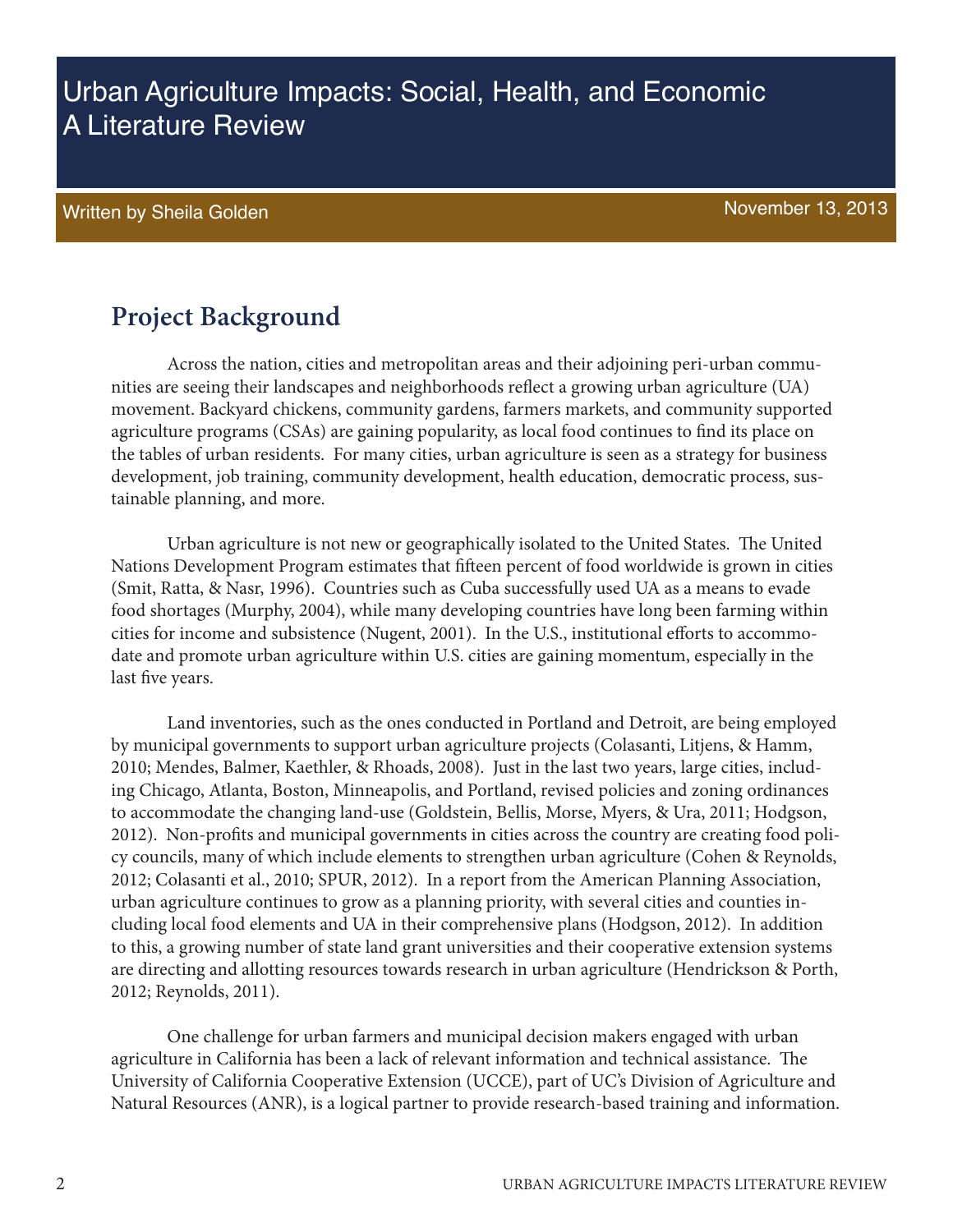However, a study conducted at UC Davis found that urban agriculture tends to fall between the cracks in UCCE's service, because it is beyond the scope of the Master Gardener Program, which focuses on backyard gardeners, and often too marginal commercially to be a focus for Cooperative Extension staff who work with farmers (Reynolds, 2011).

In the fall of 2012, a new project team at UC ANR began the process of developing a web-based information portal that will make it easier to serve the urban farming audience. The development of web-based educational resources will be grounded in a needs assessment that is currently underway. This project team began preliminary efforts to create an urban agriculture online portal that will feature resources for Cooperative Extension staff and community members. The first step in this process is a needs assessment that includes an inventory of current literature, a survey of UC ANR and UCCE staff involvement with UA, as well as a series of interviews with urban agriculture practitioners and policy advocates. The initial task was to create an annotated bibliography and write a literature review focused on the social, economic, and health impacts of urban agriculture. This step is meant to help fully understand and properly advocate for urban agriculture's important role for cities, residents, and farmers.

This literature review seeks to identify current trends, efforts, and gaps in researching urban agriculture impacts in the United States. Using both peer-reviewed research and agency reports, it considers geography, rhetoric, and research methods in order to compile a snapshot of the state of urban agriculture. Although most of the literature is concentrated in the U.S., articles from Canada, the UK, Cuba, and UN reports were included in order to provide international perspective. The review begins with a discussion on the methodology for finding and choosing this literature, followed by a summary of the scope of the literature. The main body of the review addresses various impacts that were identified in the literature and concludes with a review of challenges and barriers, existing gaps, and further research needs.

# **Methodology**

In order to select and analyze the literature, the following process was employed:

- There was a call to ANR's UA Project Team for articles and documents, which yielded six current reports. These were used to frame current conditions and questions in the field.
- The author searched through SAREP's Community Food Systems Bibliography in the sections on Urban Farms, Farmers Markets, Regional Food System, Economic Benefits of Local Food, and Community Gardens and pulled relevant articles.
- The author conducted a search on Google Scholar, using terms such as urban agriculture impacts, community based farming, and urban farming.
- This process created a list of 57 articles. For relevant articles, the author mined the bibliographies of these articles to create a second list of resources until the list reached saturation.
- The list of articles was then sent out to the advisory committee, who provided additional resources that were added to the list. The total number of articles/books in the list grew to 78 (see Text Box for details).
- From this literature, a list of frequently mentioned impacts were created and used to categorize impacts.
- Characteristics, such as impacts, geographical location, type of urban agriculture, and type of research were coded and analyzed.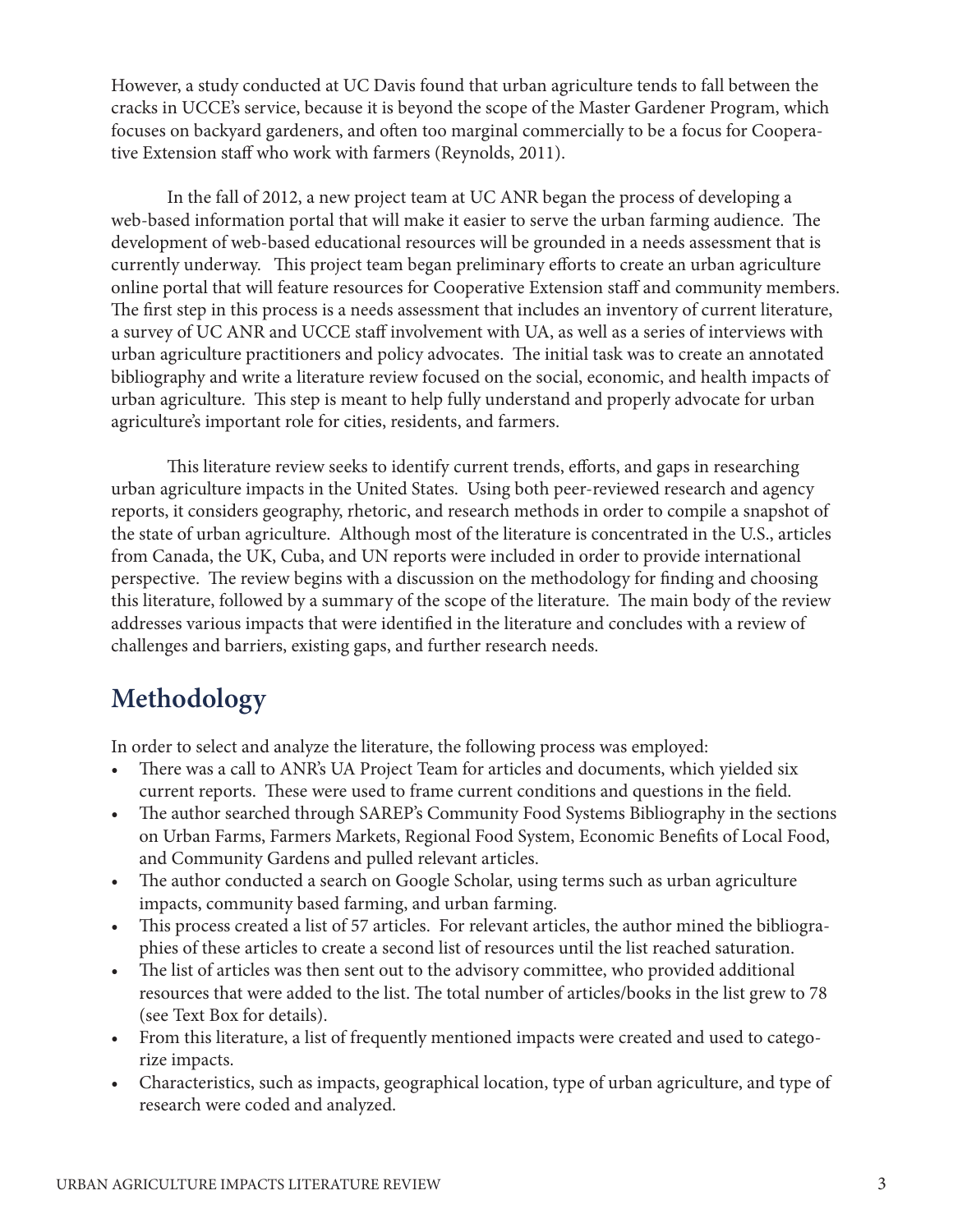# **Scope of Literature**



#### *What is Urban Agriculture?*

 The term "urban agriculture" was associated with several different definitions and meanings. ANR describes urban agriculture to include

*beyond that which is strictly for home consumption or educational purposes, production, distribution and marketing of food and other products within the cores of metropolitan areas and at their edges. Examples include community, school, backyard, and rooftop gardens with a purpose extending beyond home consumption and education, innovative food-production methods that maximize production in a small area, farms supplying urban farmers markets, community supported agriculture, and family farms located in metropolitan greenbelts*  (Adapted from the American Planning Association, 2011).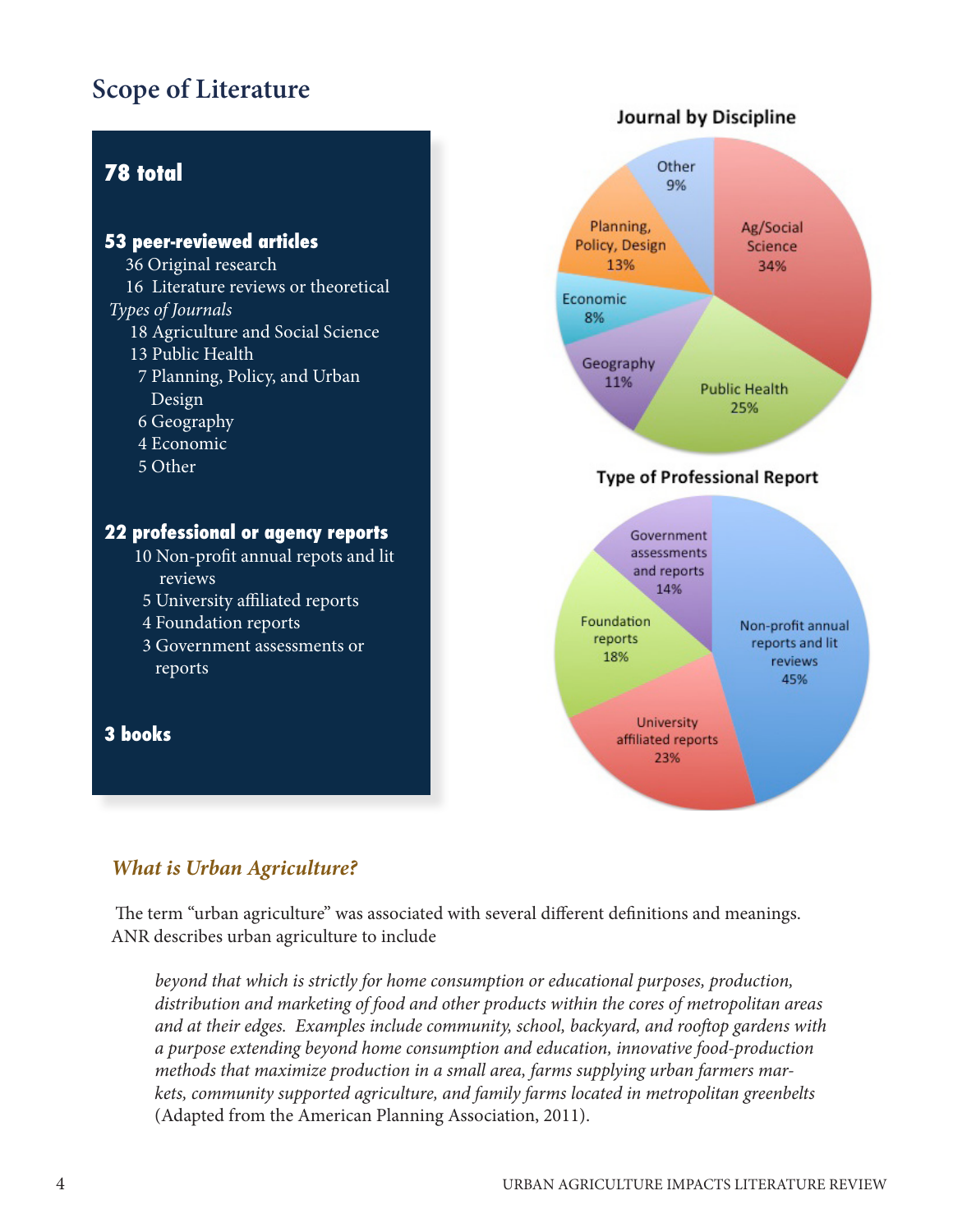For the purposes of this project, we chose this definition because it included both inner city community garden activities and peri-urban agricultural activities, both of which we felt were important and need attention within UC Cooperative Extension. A study conducted at UC Davis found that urban agriculture tends to fall between the cracks in UC Cooperative Extension's service, because it is beyond the scope of the Master Gardener Program, which focuses on backyard gardeners, and often too marginal commercially to be a focus for Cooperative Extension staff who work with farmers. The definition above provided a way to integrate both aspects of smaller scale food production in urban and peri-urban areas.

When choosing articles for this review, it was extremely difficult to tease out impacts from community gardens that were not related to home consumption. In several articles community gardens referenced entrepreneurial projects or programs that raised food for market or food banks (Armstrong, 2000; Blair, Giesecke, & Sherman, 1991; Cohen & Reynolds, 2012; Feenstra, McGrew, & Campbell, 1999; MacNair, 2002). The data did not differentiate between these two uses. Since community gardens are the most commonly researched aspect of urban agriculture at this time, they were often the most heavily cited within literature on urban agriculture. Therefore, several articles about community gardens were included.

With the current ANR definition, most literature describes two categories of urban agriculture. The first consists of actual cultivation within cities, which includes community gardens and urban farms. These projects are often community driven projects that rely on support of non-profit organizations or government agencies. In addition to improving food access, these projects often provide educational, youth development, job training, and community building opportunities. The other category is peri-urban agriculture that directly markets to urban centers. Farmers markets and CSA's are the most researched topics within this category.



#### **UA Typology Discussed in Literature**

*Of the articles:* 

agriculture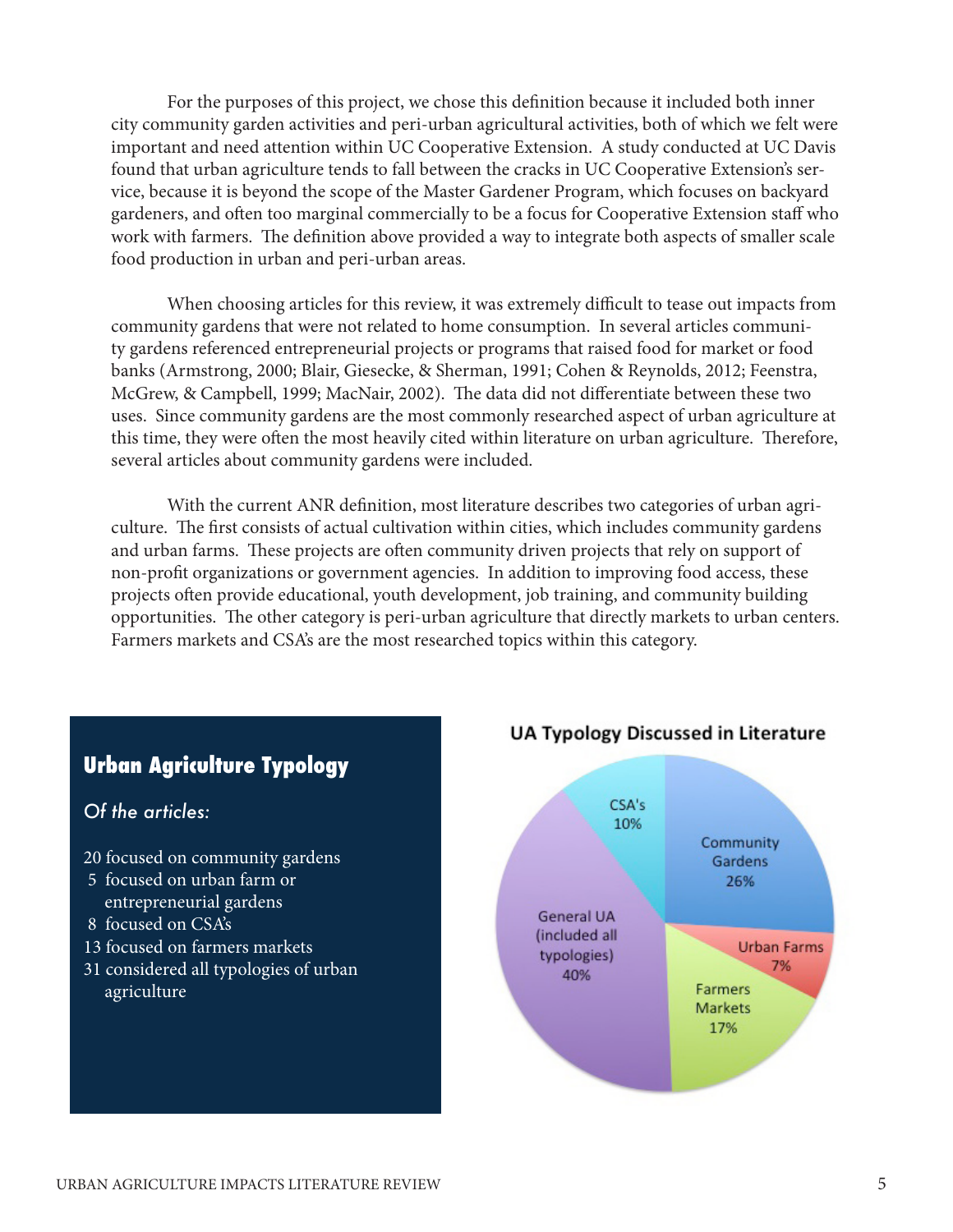

Photo of rooftop garden at Tenderloin Development Corporation's Curran House in San Francisco. Several gardens are grown by residents for food access. Photo courtesy of Sheila Golden

#### *Community Gardens*

Community gardens are the most researched form of urban agriculture in terms of social, economic, and health impacts. Of the 75 articles reviewed, 24 looked exclusively at community gardens. Most of this literature is comprised of original qualitative research. The majority of these studies used surveys, interviews, and case studies to document impacts. There are also a couple of literature reviews, mostly examining health impacts (K. H. Brown & Jameton, 2000; McCormack, Laska, Larson, & Story, 2010) as well as non-profit and agency reports that address barriers and policy needs (Balmer et al., 2005; Cohen & Reynolds, 2012; MacNair, 2002).

According to the literature, the most geographically researched community gardens are in larger cities in low-income neighborhoods. The research ranged from New York City and Philadelphia, to Denver and Detroit. Some articles were based in Canada. In general, the research discussed in this review focused on health and community development impacts, particularly in regard to food access, healthy eating, and social contributions.

The non-profit reports primarily discussed difficulty with land access and tenure and made policy recommendations. Many of the reports discussed a growing demand for community gardens, which often have long waiting lists (Balmer et al., 2005). Several make policy suggestions regarding zoning and planning that would eliminate the current barriers of infrastructure and available land. Many of the most successful community garden ventures cited within the literature are operated under the city's parks and recreation departments or partner with other public agencies for land access (Balmer et al., 2005; Cohen & Reynolds, 2012; MacNair, 2002; SPUR, 2012).

#### *Urban Farms or Entrepreneurial Gardens*

Urban farms and entrepreneurial gardens refer to projects that go beyond home consumption and grow produce for market. Research on these topics focused on areas in New York City, the Bay Area, Burlington, VT, LA, and Detroit. Many of these projects are discussed in annual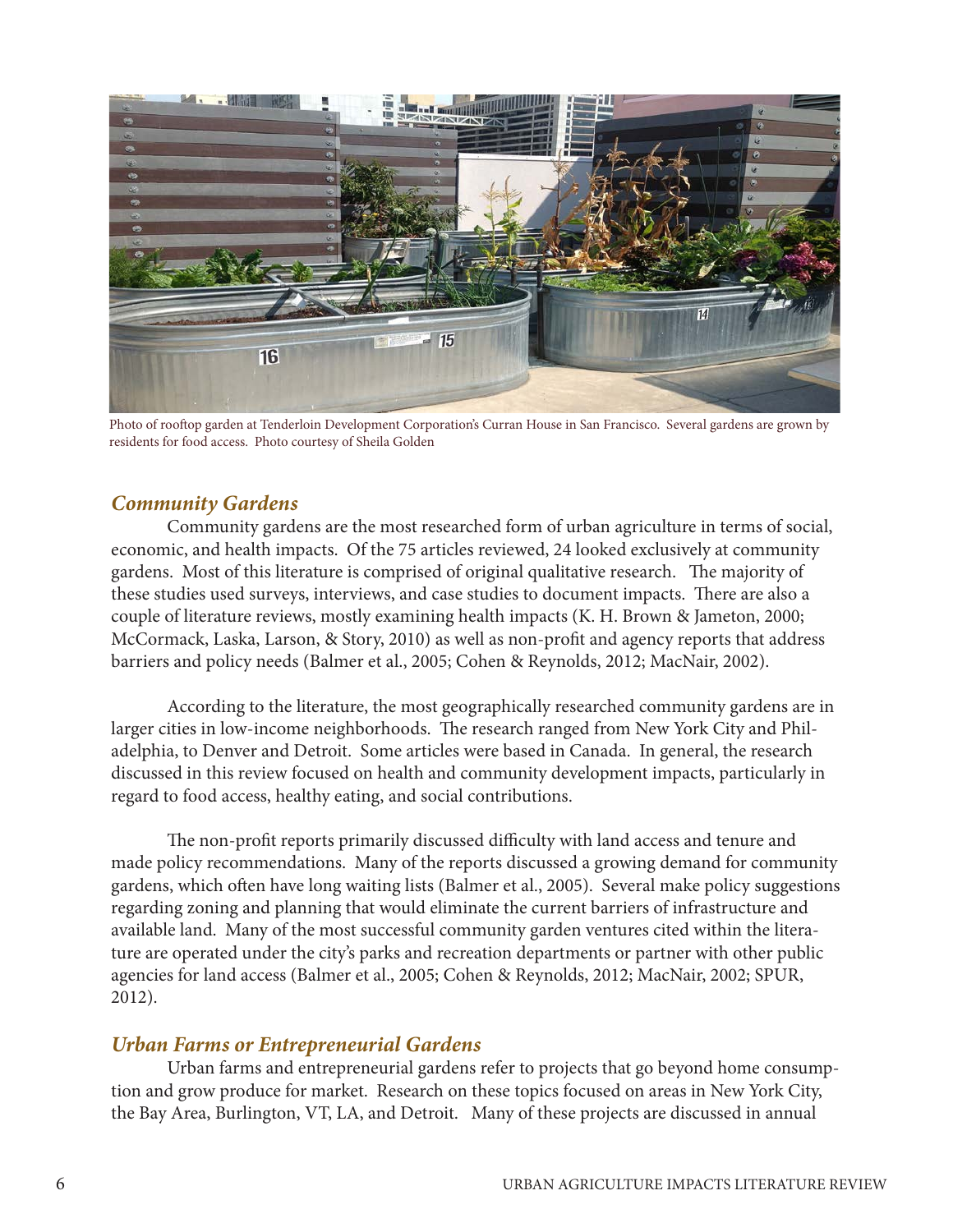reports and agency publications (Balmer et al., 2005; M. Broadway, 2009; Cohen & Reynolds, 2012; Feenstra et al., 1999; Hendrickson & Porth, 2012; Kaufman & Bailkey, 2000; SPUR, 2012). These reports indicate job creation and training, business incubation, and food access as major impacts. Most of the evidence is found in annual reporting of how many families are served, jobs created, etc.

 Although limited, there were a handful of peer-reviewed case studies reflecting theoretical frameworks of self-determination and social justice (Bonacich & Alimahomed-Wilson, 2011; Bradley & Galt, 2013; McClintock, 2013; White, 2010). These articles discussed the balance between sound community development practices that encourage empowerment and autonomy and

creating financially sustainable business operations.

#### *Farmers Markets and CSAs*

According to ANR's definition, urban agriculture is not limited to food grown within city limits, but also includes distribution of this food. There is a fair amount of research on farmers markets and CSAs that specifically grow for urban markets. Several studies have found that direct marketing efforts in urban centers allow farmers to expand their business and encourage many small added-value businesses (Bregendahl & Flora, 2007; C. Brown & Miller, 2008; Feenstra, 2007; Feenstra & Lewis, 1999; Gale, 1997; Jarosz, 2008). Much of this research was done nationally, with a focus on California.

Some research looks at the health impacts of farmers markets, such as improved food access and increased vegetable and fruit consumption Kremer & DeLiberty, 2011; Larsen & Gilliland, 2009; Mc-



WOW Farm in Oakland, CA supports a youth development program. Photo courtesy of Aziz Baameur

Cormack et al., 2010; Park et al., 2011; Suarez-Balcazar, 2006). Several articles point out that the demographics targeted in direct marketing strategies can perpetuate socio-economic inequities (Fisher, 1999; Jarosz, 2008; Kremer & DeLiberty, 2011; Macias, 2008; Park et al., 2011; Suarez-Balcazar, 2006), and that more efforts should be made to overcome barriers that prevent low-income individuals from accessing these markets.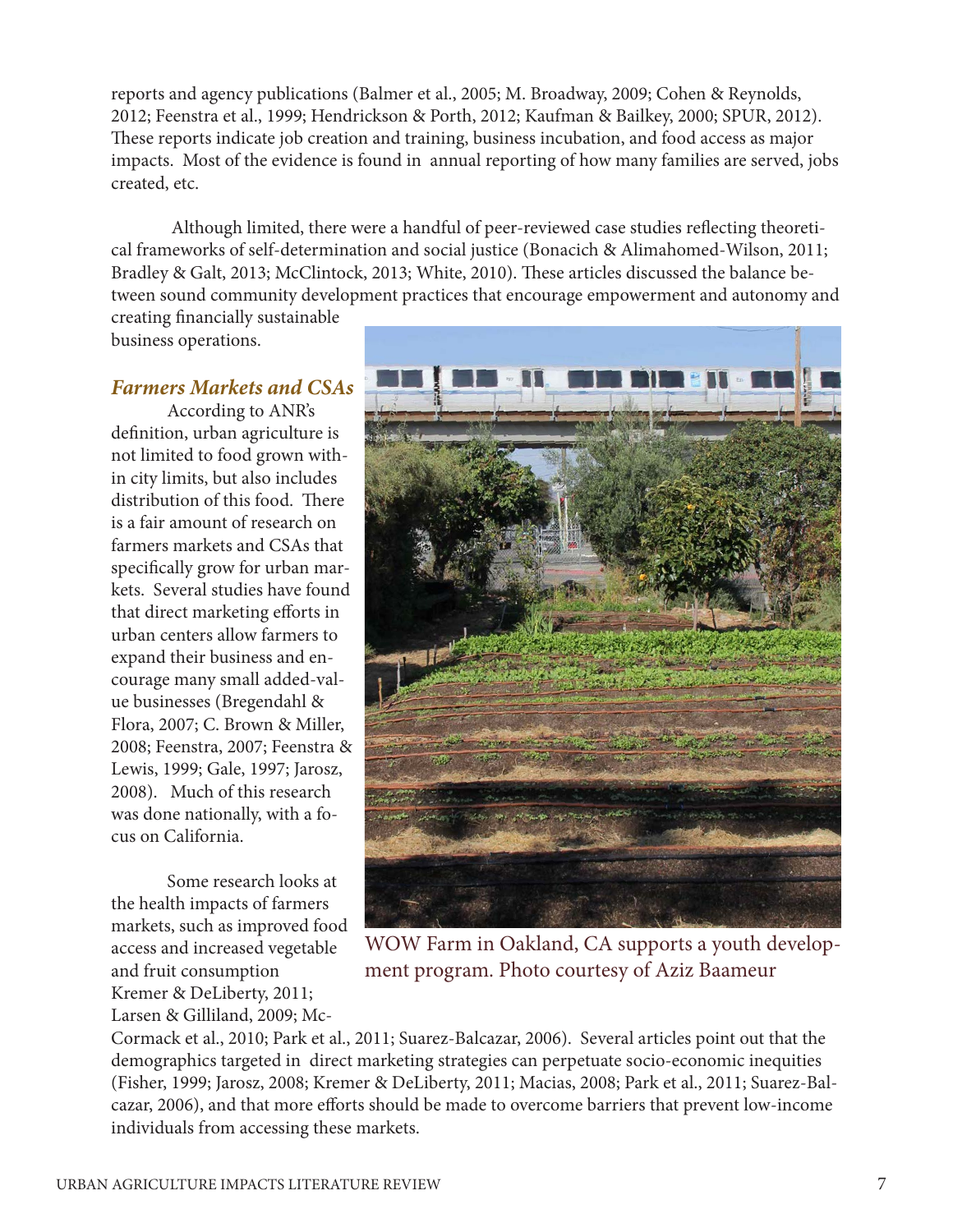### **The Impacts**

The following section discusses the social, economic, and health impacts found within the literature. Although several environmental impacts, such as recycling waste, managing storm water, remediating toxic land, and reducing heat island effects, were listed in the literature, the scope of this review is limited to social, economic, and health. Overall, social impacts were the most frequently documented, with health impacts second. Economic impacts were the most difficult to find, and often used modeled projections rather than primary data. Most of the impacts listed were recurring and found within at least two articles each. Sub-categories are defined and used to structure the discussion.

#### **Social Impacts**

- Creating Safe Places/ Reducing Blight
- • Access to Land
- Community Development/Building Social Capital
- **Education and Youth Development Opportunities**
- • Cross-Generational and Cultural Integration

### **Health Impacts**

- Food Access and Security
- Increased Fruit and Vegetable Consumption
- Food and Health Literacy
- • General Well-Being (Mental Health and Physical Activity)

#### **Economic Impacts**

- • Job Creation, Training, and Business Incubation
- **Market Expansion for Farmers**
- • Economic Savings on Food
- Savings for Municipal Agencies
- **Increased Home Values**

#### *Social Impacts*

Social impacts are the way something influences or affects the social fabric of communities and their residents. For the purpose of this review, social impacts will incorporate impacts on human relationships and interactions with each other and their built environment.

#### *Creating Safe Places and Reducing Blight*

Community gardens and urban farms create safe spaces to recreate and improve the physical space of the neighborhood. Research found that gardens and farms beautified the neighborhoods and employed and benefited residents, which, in return, created more local pride and attachment to the space. (Bradley & Galt, 2013; Ober Allen, Alaimo, Elam, & Perry, 2008). This resulted in safe spaces that were less likely to be vandalized or crime-ridden (Bradley & Galt, 2013; Ober Allen et al., 2008; Teig et al., 2009). Community gardens, in particular, were cited as a place where people built trust (Teig et al., 2009), which encouraged neighborhood watches and a general concern for others in the neighborhood (Armstrong, 2000).

#### *Access to Land*

Another benefit that was frequently found in the literature, is that urban agriculture creates access to land, which is often limited in urban areas, by creating space within cities for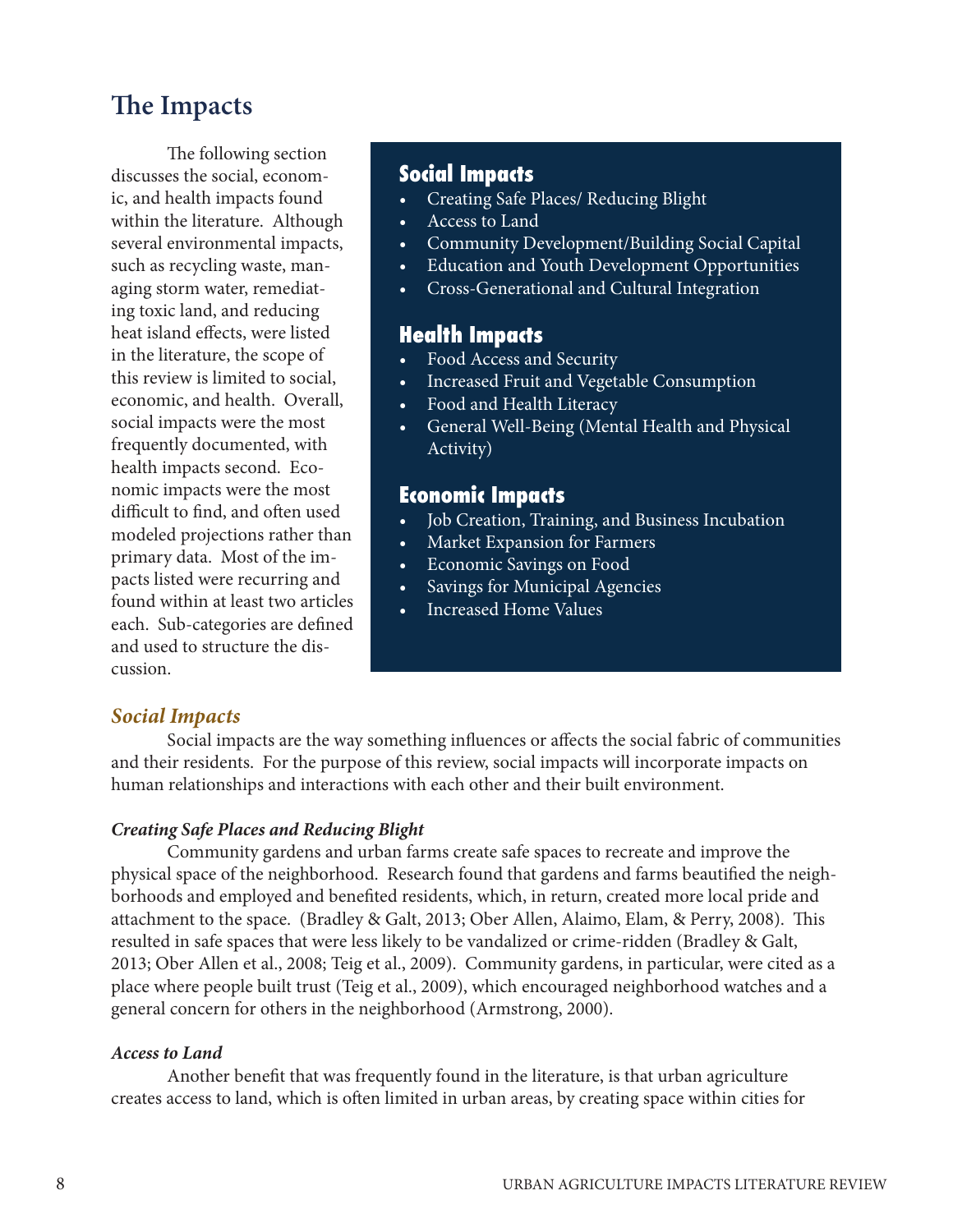

residents to cultivate. With the majority of urban land often owned by corporations or private entities, space for residents (particularly in high-density housing and low-socioeconomic neighborhoods) is difficult to secure for people to grow food and gardens. In interviews, participants felt that one of the most important benefits of community gardening was "providing a piece of land for people to call their own for a season" (Patel, 1991), where they could develop a sense of pride and ownership (Armstrong, 2000). The growing urban agriculture movement has created access to this land. In an evaluation on USDA Community Food Project grants, more than 53,000 acres of land were made available for farming and gardening. Well over half of this land was donated or used free of charge (Kobayashi et al., 2010).

Peri-uban farms, which are often smaller in size compared to conventional farms, have found direct marketing through CSAs and farmers markets to be a critical tool for fostering public buy-in and political awareness to advocate for keeping land available to and affordable for farmers (Feenstra & Lewis, 1999; Gale, 1997; Jarosz, 2008). On the edges of urban areas, farmland is constantly threatened by profit-yielding commercial and housing development. Farmers markets and, even more, CSA's connect eaters to producers, fostering civic agriculture that turns consumers into stakeholders who value having near-by land in agriculture production (Bregendahl & Flora, 2007; DeLind, 2002).

#### *Community Development and Building Social Capital*

The most observed impact of urban agriculture was its effect on communities and the lives of residents and participants. Throughout the literature, it was clear that urban agriculture goes beyond the scope of growing food and has valuable community development potential, serving as an "agent of change" (Holland, 2004) for communities. This was particularly true for community gardens, which were important spaces for gathering and socializing (Patel, 1991; Saldivar-Tanaka & Krasny, 2004; Teig et al., 2009). In one study, gardeners claimed that the presence of plants modified behavior in a way that broke down barriers and promoted social interaction that built friendships (Patel, 1991). Many articles analyzed how these interactions involved decision-making and planning processes that required consensus, making community gardens important places for fostering democratic values and citizen engagement (Glover, Shinew, & Parry, 2005; Mendes et al., 2008; Patel, 1991; Teig et al., 2009; Travaline & Hunold, 2010).

For urban farms and businesses, self-determination, self-reliance, and activism were seen as major impacts (Bonacich & Alimahomed-Wilson, 2011; Bradley & Galt, 2013; Colasanti et al., 2010; McClintock, 2013; White, 2010). Many project participants discussed improved self-esteem and pride in their work (Feenstra et al., 1999). As in the case of Detroit and other cities, these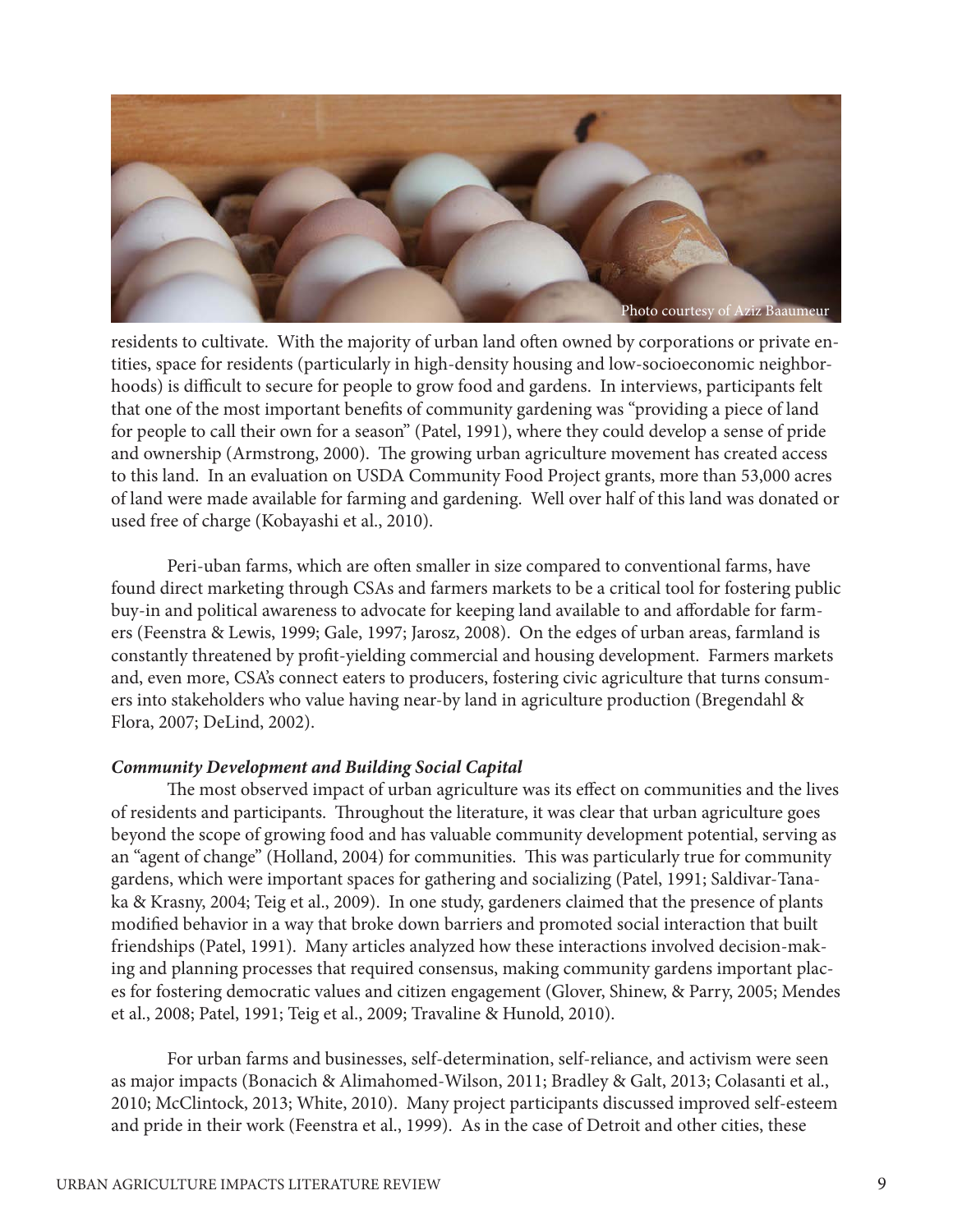projects were driven by community leadership and were often motivated by a desire to control food supply and gain food sovereignty (Colasanti et al., 2010; White, 2010). In both community gardens and urban farms, the advocacy and coalition building needed to overcome structural barriers of zoning, land-use conflicts, and resource shortages, created "networked movements (Mendes et al., 2008)". As a consequence, these cities are experiencing a new generation of activists and engaged citizens (Levkoe, 2006; Sumner, Mair, & Nelson, 2010; White, 2010).

CSA's and farmers markets were directly connected to social capital and building communities. Interviews with both farmers and members of CSAs mentioned the that frequent interactions through farm events and weekly pick-ups fostered strong relationships (Bregendahl & Flora, 2007; Sumner et al., 2010). The fact that consumers knew the families and land that grew their food created a sense of ownership, which helped them feel like part of a larger community (Bregendahl & Flora, 2007; Sumner et al., 2010). Farmers markets were also discussed as places for gathering and fostering community. However, a number of articles discussed barriers, such as lack of affordability and culturally appropriate food and space, that exclude low-income and minority residents (Fisher, 1999; Suarez-Balcazar, 2006).



Many urban agriculture programs benefit youth of all ages. Photo courtesy of The Children's Ecological Garden in Davis, CA

#### *Education and Youth Development Opportunities*

 Another social impact of urban agriculture includes providing a medium for learning experiences, educational programs, and youth development opportunities. Many of the case studies and agency reports describe projects that include education services or youth leadership opportunities (Bradley & Galt, 2013; Kerton & Sinclair, 2009; Krasny & Doyle, 2002; Ober Allen et al., 2008; Travaline & Hunold, 2010) . Some research found that learning experienced by urban agriculture participants often occurred organically without formal instruction (Kerton & Sinclair, 2009; Levkoe, 2006).

 Learning outcomes included awareness of environmental issues and ethics, sustainability, and food systems (Bregendahl & Flora, 2007; Kerton & Sinclair, 2009; Travaline & Hunold, 2010). Much of this learning and knowledge sharing effectively raised awareness of environmental and social justice and empowered residents to increase activism and advocacy to alleviate inequities

(Levkoe, 2006; White, 2010). Many youth programs included nutrition education elements, as well as job training and youth leadership opportunities, and several researchers found that these programs were successful in achieving their goals (Krasny & Doyle, 2002; Ober Allen et al., 2008).

#### *Cross-Generational and Cultural Integration*

Urban agriculture is also a way to promote cultural and cross-generational integration.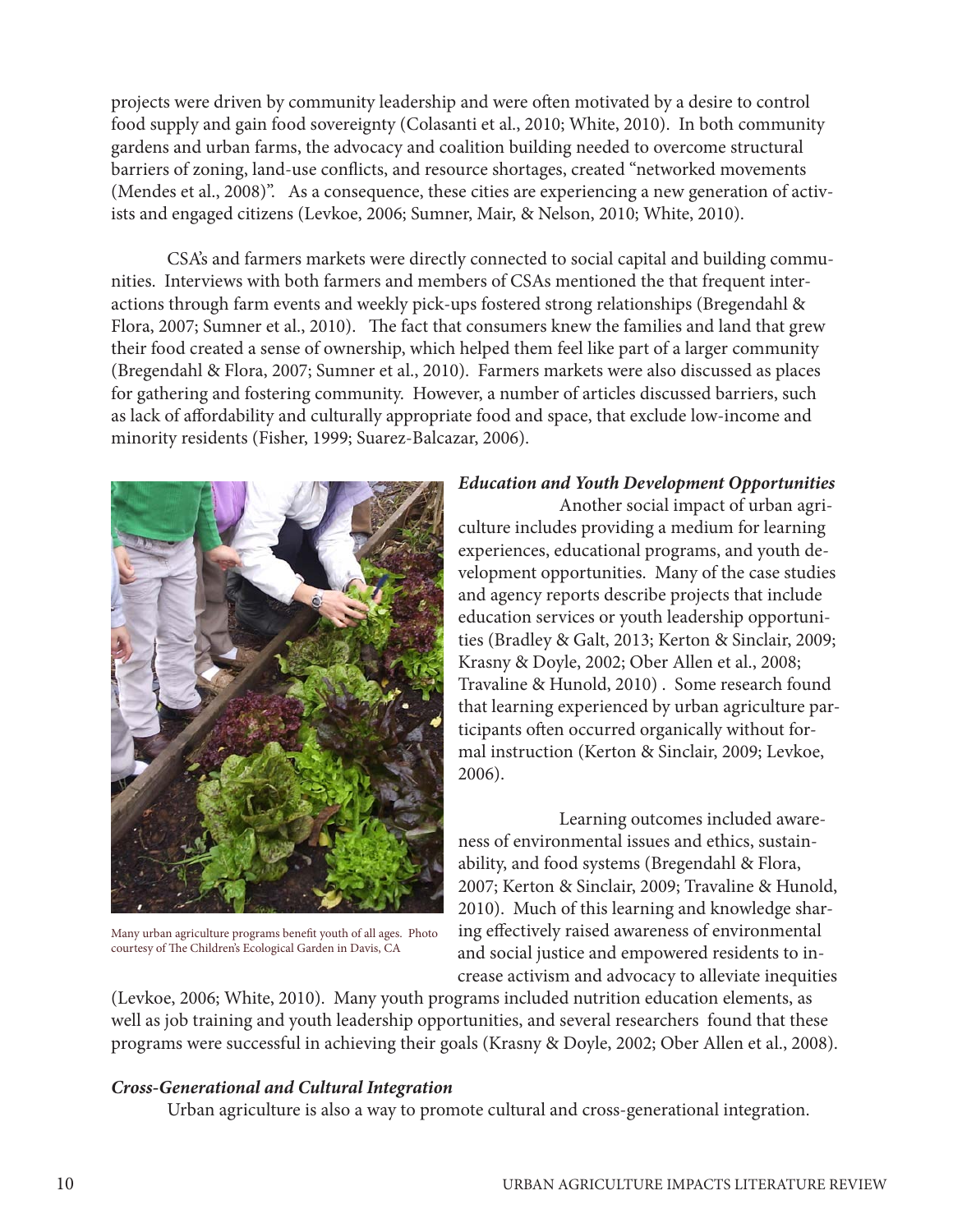There are several urban farm and community garden projects that allow immigrants to cultivate food to sell and consume (Balmer et al., 2005; Beckie & Bogdan, 2010; Feenstra et al., 1999). Since many immigrants have substantial experience in agriculture, these programs allow them to use their existing skill set to grow and sell produce and provide food access to immigrant families and communities. Urban agriculture gave immigrants an opportunity to share their cultural varieties of vegetables and fruits with neighborhood markets. This not only helped them network with other immigrants but also created shared opportunities with non-immigrant residents (Krasny & Doyle, 2002 Beckie & Bogdan 2010).

There were also examples of cross-generation sharing between youth and seniors. Since the majority of community gardeners are seniors (Armstrong, 2000; Patel, 1991; Schukoske, 2000; Teig et al., 2009), these gardens are an ideal venue for seniors to pass on knowledge and work with youth. Gardens also created opportunities for seniors to socialize and revisit skills learned during their childhood. These garden spaces sometimes helped seniors transitioning from home ownership adjust to senior homes and more high-density living (Armstrong, 2000).

#### *Health Impacts*

In planning and policy, health impacts are extremely valuable for advocacy, particularly when these impacts can be tracked and quantified. The literature discusses the health benefits of urban agriculture at length, an area which continues to gain momentum as a popular research topic. The following were some of the most common health impacts documented and discussed in the research.

#### *Food Access and Security*

Urban agriculture has been a successful strategy for improving food access to food insecure areas (Armstrong, 2000; Balmer et al., 2005; Corrigan, 2011; Larsen & Gilliland, 2009). Despite the fact that studies have shown that urban agriculture cannot provide all the nutritional needs of communities, it can be an effective way to take direct action and can catalyze more comprehensive food-access strategies (SPUR, 2012). Urban agriculture food projects evaluated by the Community Food Security Coalition produced 18.7 million pounds of food with over 726,000 pounds donated for community food consumption (Kobayashi et al., 2010).

As documented in earlier impacts, community gardens are an affordable way to access fresh produce for people willing to participate (Armstrong, 2000; Patel, 1991; Teig et al., 2009). However, many community garden programs grow beyond personal consumption and share excess fruits and vegetables with other community members and local food banks (Balmer et al., 2005; Corrigan, 2011). One particular garden program studied found that half of the gardeners donated their produce back to the neighborhood, and that the space itself was known as a place for people to access food (Corrigan, 2011). In addition to community gardens, farmers markets also successfully give residents access to fresh fruits and vegetables (Larsen & Gilliland, 2009; Park et al., 2011; Suarez-Balcazar, 2006). In low-income neighborhoods, this may only be true if these markets attempt to address barriers by accepting EBT credits and subsidizing markets (Fisher, 1999; Suarez-Balcazar, 2006).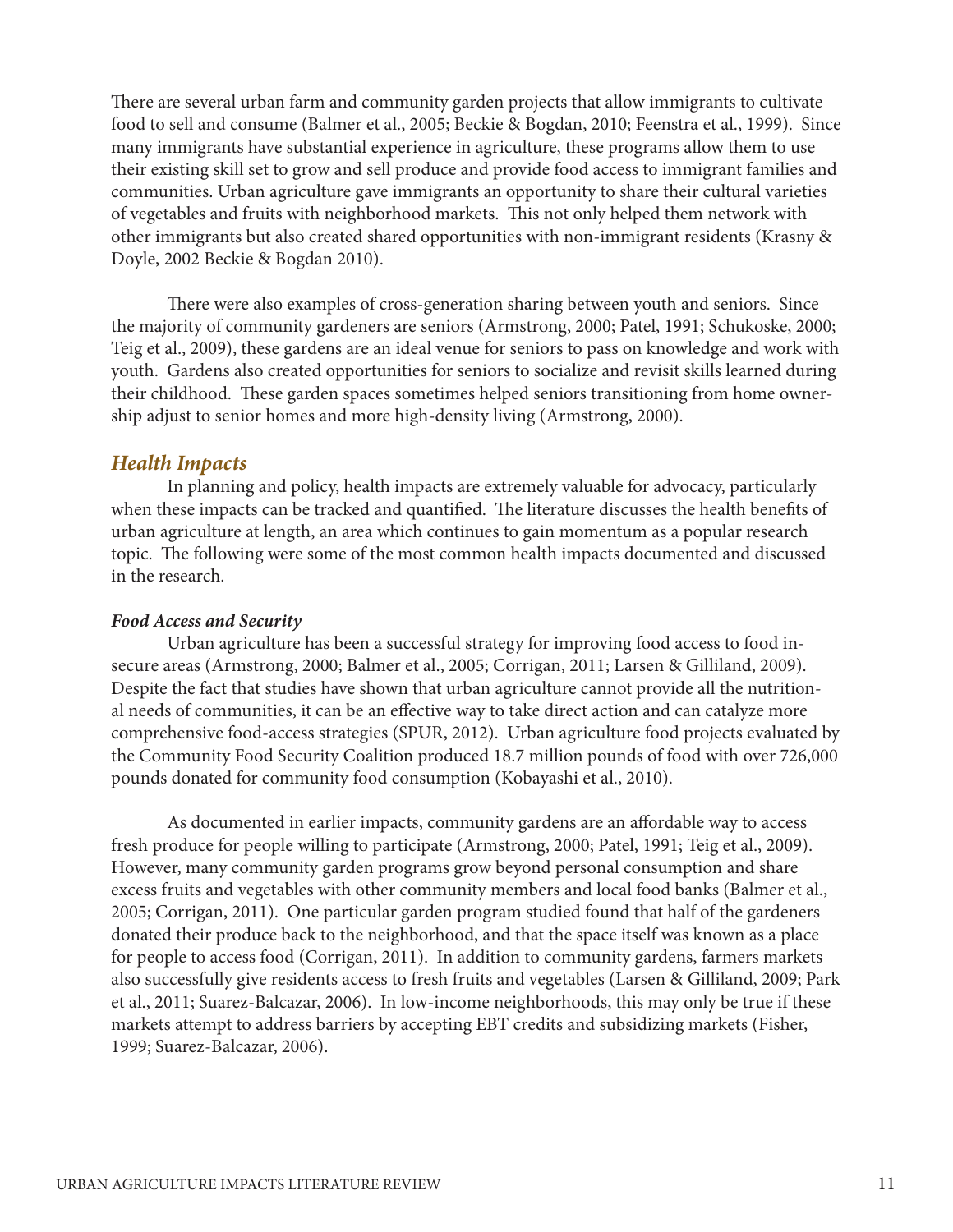#### *Increased Fruit and Vegetable Consumption*

Two literature reviews discussed evidence that urban agriculture increases fruit and vegetable consumption among participants (K. H. Brown & Jameton, 2000; McCormack et al., 2010). Research shows that people who participate or have family members that participate in

community gardens "were 3.5 times more likely to consume fruits and vegetables at least 5 times per day than people without a gardening household member" (Alaimo, Packnett, Miles, & Kruger, 2008). This data was supported through other studies, as well (Blair et al., 1991; Corrigan, 2011; Teig et al., 2009; Twiss et al., 2003). Youth involved in community garden programs discussed eating more fruits and vegetables and less junk food as a result of their participation (Ober Allen et al., 2008).

Farmers markets are also associated with more healthful food consumption. Neighborhoods with farmers markets had higher fruit and vegetable consumption rates among people of color (Park et al., 2011). This was particularly true in low-income markets where WIC funds were available (Fisher, 1999; McCormack et al., 2010). Studies on CSA member consumption found that people belonging to CSAs use most of their issued produce (Landis et al., 2010) and are likely to consume greater amounts and more varieties of fruits and vegetables (Kerton & Sinclair, 2009; Landis et al., 2010; Sharp, Imerman, & Peters, 2002).

#### *Food and Health Literacy*

Some reports suggest that more important than producing food, urban agriculture is a strategy

to increase food and health literacy (SPUR, 2012). Several community and urban farm programs included nutrition information that discussed healthy food choices at the request of communities (White, 2010). These programs, as well as CSAs and farmers markets, raised nutrition awareness and increased healthy cooking and eating practices (Alaimo et al., 2008; Bregendahl & Flora, 2007; Krasny & Doyle, 2002; Levkoe, 2006).

#### *General Well-Being (Mental Health and Physical Activity)*

Community gardens are places for residents to recreate and engage in physical activity (Armstrong, 2000; Patel, 1991; Saldivar-Tanaka & Krasny, 2004; Twiss et al., 2003). They create opportunities for individuals to be active for sustained amounts of time, which has been found to prevent disease and other ailments (Magnus, Matroos, & Strackee, 1979). Many gardeners found that the presence of plants helped reduce stress and improved over-all well-being (Armstrong, 2000; Patel, 1991; Teig et al., 2009).

Photo courtesy of Aziz Baameur

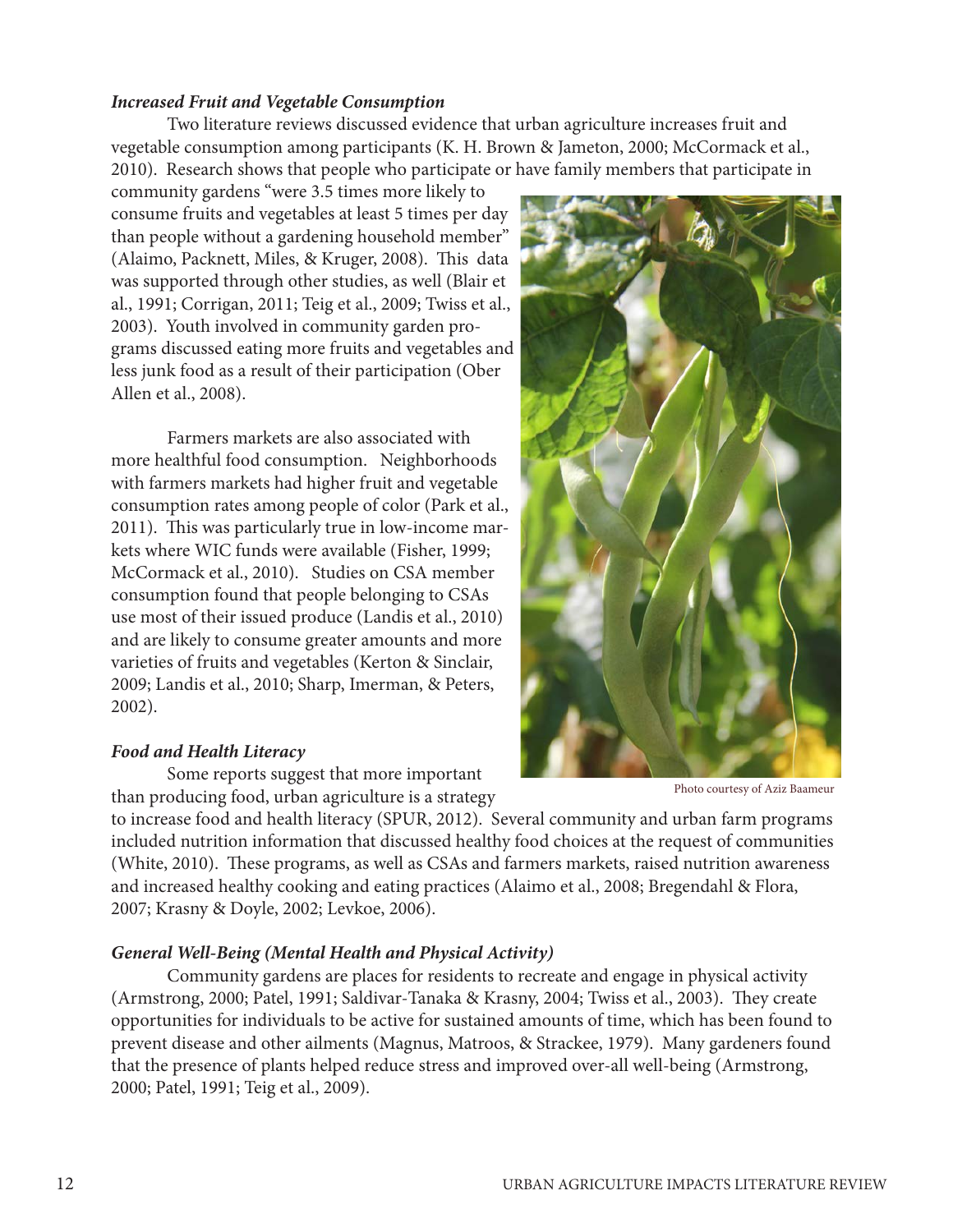#### *Economic Impacts*

Although literature exists on economic impacts, it is very limited. The majority of information found for this review was referenced from interviews or annual reports, or found within published materials from government and non-profit organizations (Balmer et al., 2005; Cohen & Reynolds, 2012; Kaufman & Bailkey, 2000; Kobayashi et al., 2010; Nugent, 2001; SPUR, 2012). Some articles ran models or used estimations based on other programs to project potential job creation and revenue (Colasanti et al., 2010; Conner, Knudson, Hamm, & Peterson, 2008; Moreau & Hodgson, 2012). The majority of economic research was centered on farmers markets, although there were a fair number of studies focused on economic benefits to consumers and gardeners involved with urban agriculture. The following are the most frequently discussed economic impacts in the literature.

#### *Job Creation, Training, and Business Incubation*

Many urban agriculture projects provide skills training and jobs. Community food projects funded by the USDA provided an estimated 2,300 jobs and incubated over 3,600 micro-businesses (Kobayashi et al., 2010). Many programs employ youth to run gardens and farms or provide paid stipends in addition to skills training (Metcalf & Widener, 2011). Many of the food justice projects are located in neighborhoods where unemployment is high and serve as viable employment and catalysts for entrepreneurial endeavors (Bradley & Galt, 2013; White, 2010). Community food projects also were responsible for training an estimated 35,000 farmers and gardeners in farming, sustainable agriculture, business management, and marketing (Kobayashi et al., 2010). One particular study from the UK found that participants of city farming projects felt that the job related skills they developed were the most significant outcome of their experience (Holland, 2004).

A few articles discussed how farmers markets and CSA's successfully incubated new businesses (Bregendahl & Flora, 2007; Feenstra & Lewis, 1999). The low-risk and flexible nature of farmers markets allowed many participants to refine their operations and develop a devoted customer base (Feenstra & Lewis, 1999). Several of the businesses were small farms or food processers that produced value-added products to sell. Urban farm projects served as catalysts for

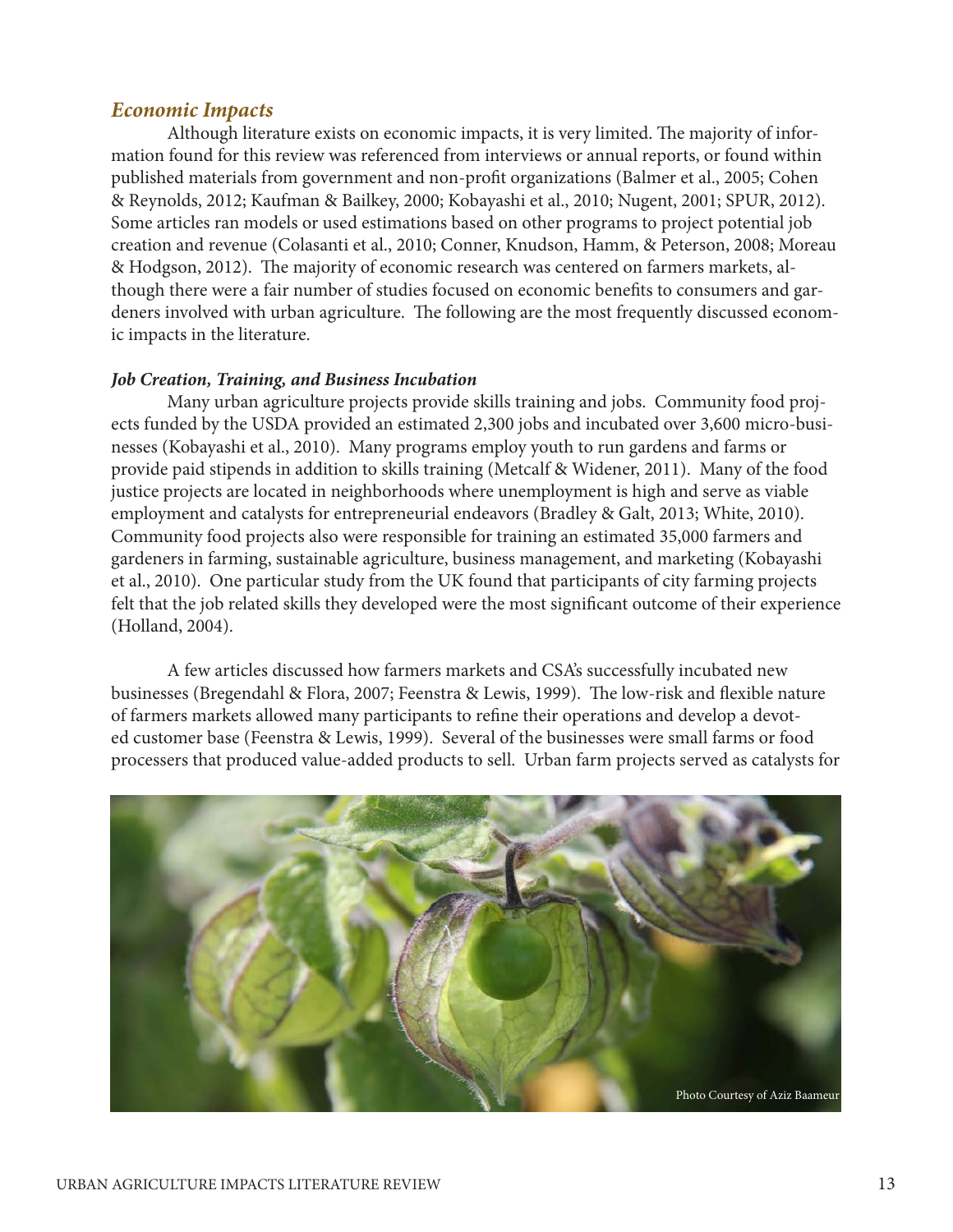entrepreneurial projects that benefited residents and gardeners (Bradley & Galt, 2013; Cohen & Reynolds, 2012). The urban agriculture movement in Detroit continues to produce more micro-businesses (Colasanti et al., 2010; McClintock, 2013; White, 2010).

A couple of articles used economic modeling to determine potential job creation and revenue. One analysis computed the scenario that moving towards locally supplied fruits and vegetables in Michigan would result in nearly 1,800 jobs and \$211.5 million in income (Conner et al., 2008). In a planning scenario for a region in British Columbia, Canada, it was estimated that with strong management and government support, urban farms had the potential to create 26 full time jobs and \$2.39 million dollars in revenue for farmers (Moreau & Hodgson, 2012).

#### *Market Expansion for Farmers*

Research on famers markets and CSAs found that these direct marketing strategies created reliable markets for small famers to expand operations (Feenstra, 2007). Farmers markets draw consumers from a larger radius than supermarkets (Gale, 1997), and markets in metropolitan areas yield the highest gross sales and show an increased demand for value-added products (Feenstra & Lewis, 1999). This is particularly critical for small farmers who earn more profit by directly selling produce instead of using wholesale strategies that require larger yields (Kremer & DeLiberty, 2011). Since CSAs rely on members who value supporting local farmers, farmers are able to rely on stable and diversified income (Bregendahl & Flora, 2007).

#### *Economic Savings on Food*

There was substantial research indicating that urban agriculture saves participants money on their food expenditures. Community gardeners who participated in research studies frequently discussed the cost savings of growing food (Blair et al., 1991; Patel, 1991; Suarez-Balcazar, 2006). Some reports quantify the savings which ranges from \$475 a season for individual gardeners (Patel, 1991) to \$915,000 worth of food a year for an entire community garden program (Bellows, Brown, & Smit, 2005). Since most gardeners have to pay little or nothing for plots and many programs provide tools and utilities, the average cost of gardens was \$25 per plot, giving gardeners a high return (Patel, 1991).

Famers markets and CSAs can also provide consumer benefits through cost savings. One study found that CSA members benefited from a savings of up to 150% of share prices compared to equivalent amounts of organic and conventional produce at retail grocery stores (Cooley & Lass, 1998). Other studies found that farmers markets in food insecure areas had more affordable and quality produce (Park et al., 2011; Suarez-Balcazar, 2006) than neighborhood corner stores and supermarkets, and in some cases provided enough competition to lower supermarket prices on produce (Larsen & Gilliland, 2009).

#### *Savings for Municipal Agencies*

The idea that urban agriculture can save municipal agencies money by maintaining vacant lots was often listed in agency reports as a positive impact (Balmer et al., 2005; Cohen & Reynolds, 2012; Hodgson, 2012; SPUR, 2012). According to a report by SPUR, an advocacy group in San Francisco, community management of vacant lots transformed into urban agriculture sites saved the Department of Public Works an estimated \$4,100 a year per site by preventing vandal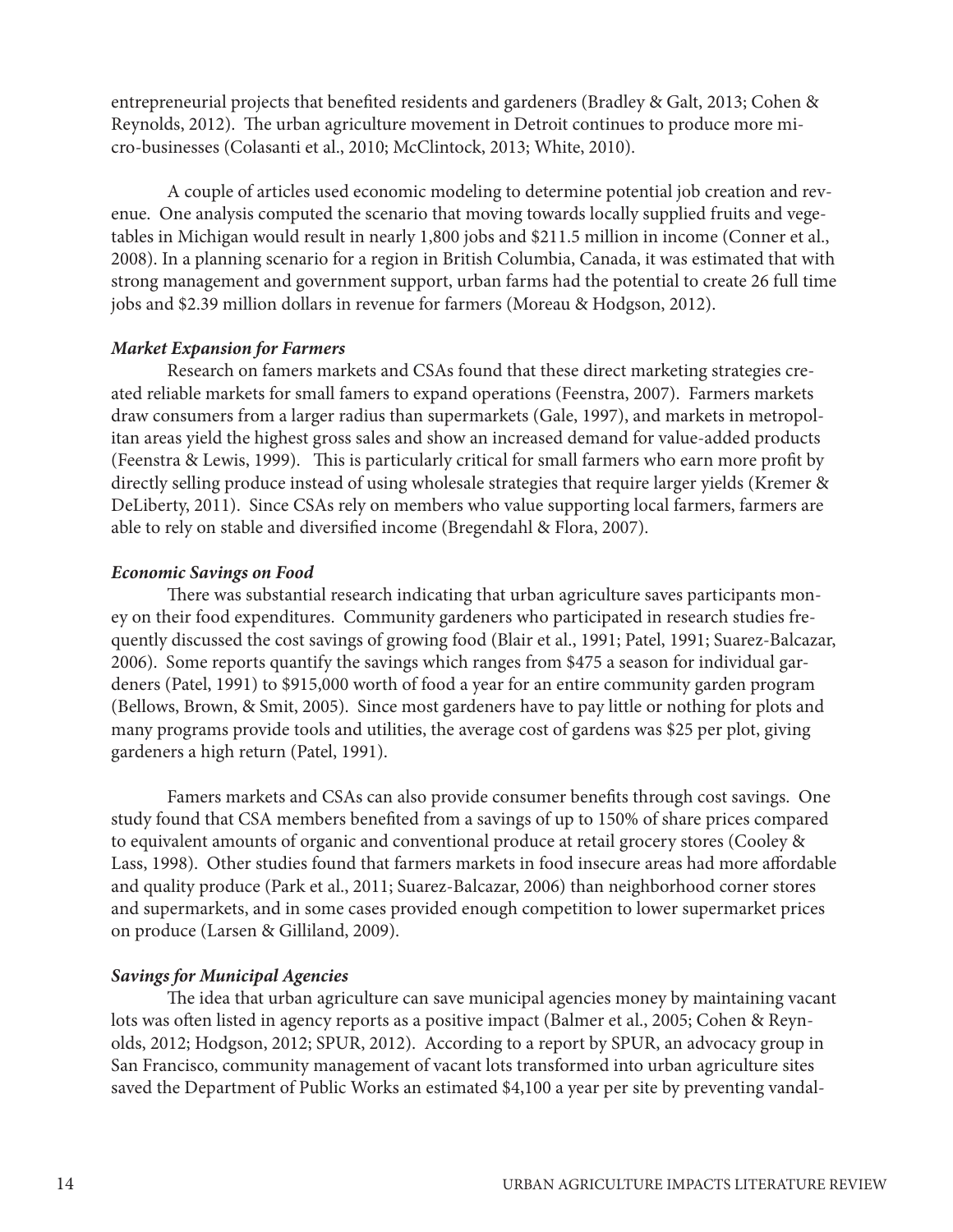ism, dumping, and labor-intensive upkeep (SPUR, 2012). *Increased Home Values*

A few studies correlate urban farms and community gardens to increasing home values and household income (Liu, 2008; Voicu & Been, 2008). The presence of gardens raised property values as much as 9.4% within five years of establishment (Voicu & Been, 2008). Tax revenues from these property increases were estimated at half a million dollars per garden over twenty years, making initial investments from government agencies for community garden and farm projects cost productive (Voicu & Been, 2008). However, McClintock (2013) notes that these gardens and farms can attract younger, more affluent populations which can often lead to gentrification, culturally changing neighborhoods and alienating long-time residents.

## **Challenges and Barriers**

Many professional reports and literature reviews discuss the challenges and barriers for urban agriculture projects (Balmer et al., 2005; K. Brown et al., 2002; Goldstein et al., 2011; Hagey, Rice, & Flournoy, 2012; Hendrickson & Porth, 2012; L. J. Pearson et al., 2010; SPUR, 2012; Viljoen, Bohn, & Howe, 2005). The following are the two most frequently discussed in the literature.

#### *Maintaining Social Equity*

Most urban agriculture projects include a social component meant to benefit the public or specific clientele. Many are run by non-profits and/or are located in low-income areas. Because of the race and class-based disparities of farmers and gardeners in these projects, grants, fundraising, and other information on funding are difficult to access (Cohen & Reynolds, 2012). In addition, the culture around local and healthy food has often been associated with those that have higher-educations and incomes (Bradley & Galt, 2013; McClintock, 2013) and many UA pro-

grams are designed and implemented from this perspective. This can be alienating for UA's target audience, low-income residents with limited food access. At times, limitations such as mobility and affordability, are not considered (Macias, 2008; Metcalf & Widener, 2011).

Urban agriculture projects that are initiated and driven by the community tend to be more successful because of their local knowledge and understanding of resident's needs and assets (Bradley & Galt, 2013; White, 2010). Efforts such as considering cultural preferences



Seeds @ City Farm, and urban agriculture project operated by San Diego City College in downtown San Diego, CA. Photo Courtesy of Valerie Borel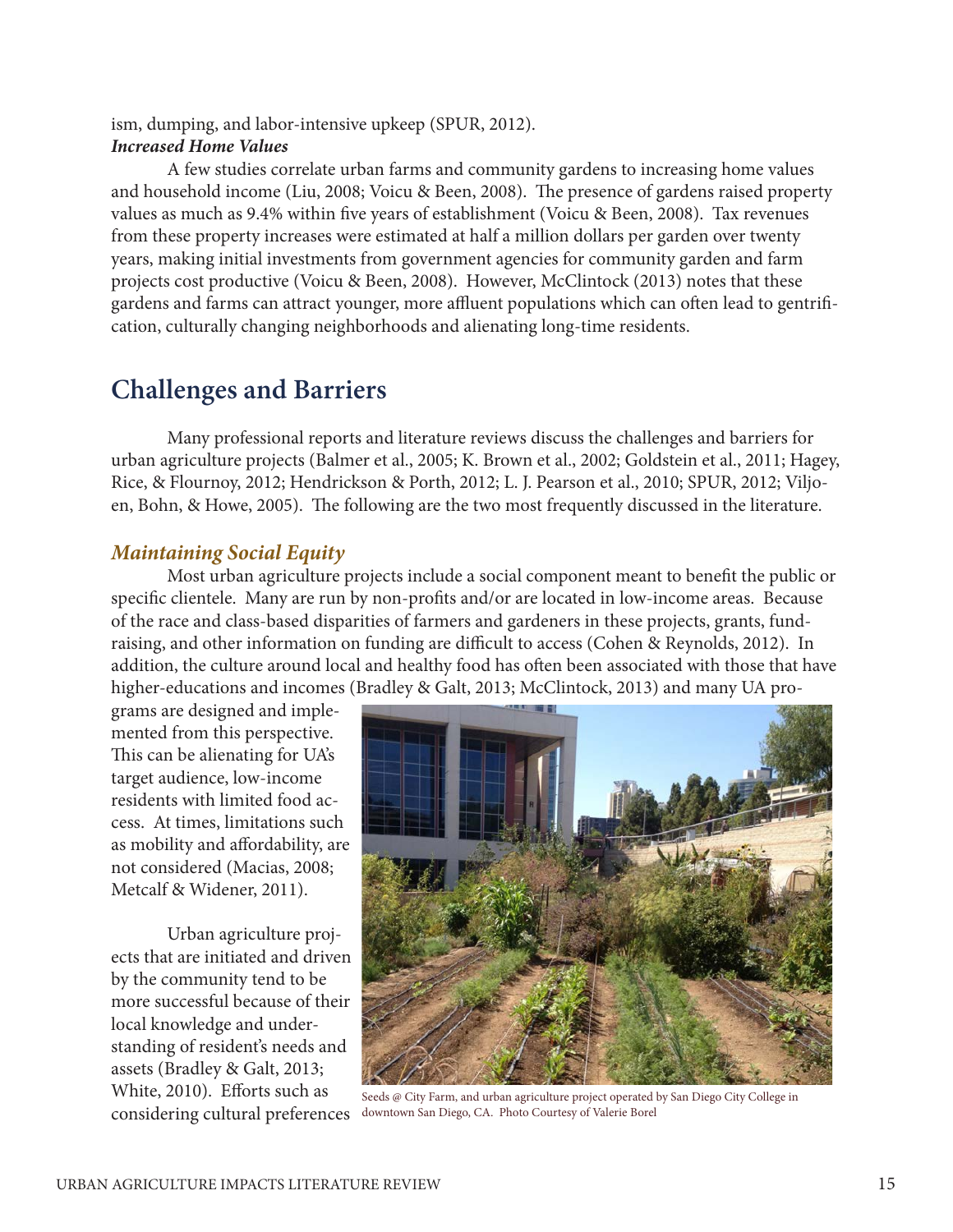for food, accepting WIC and EBT benefits, and attracting minority farmers are successful strategies for farmers markets that have been able to overcome some of these barriers (Fisher, 1999; Park et al., 2011; Suarez-Balcazar, 2006). There is a strong food justice presence in the literature that turns a critical lens on the services offered by urban agriculture. This persistent critique has influenced research trends and discourse, with the intention of keeping the grassroots and social justice essence of these projects as a focused priority (Bradley & Galt, 2013; Macias, 2008; McClintock, 2013; White, 2010).

#### *Accessing Land*

Accessing land was commonly cited as a major barrier for urban agriculture projects (Armstrong, 2000; M. C. Campbell & Salus, 2003; Hagey et al., 2012; Kaufman & Bailkey, 2000; MacNair, 2002). While this is a major challenge, many U.S. cities have a substantial acreage in vacant lots according to land inventories and public records (Balmer et al., 2005; M. Broadway & Broadway, 2011; Kremer & DeLiberty, 2011; Mendes et al., 2008). There are several efforts, such as in Portland (Balmer et al., 2005), Vancouver (Mendes et al., 2008), and Michigan (Colasanti et al., 2010), to identify these spaces and utilize them for agriculture. However, many vacant lots are Superfund sites, or have toxic soil, requiring costly infrastructure and remediation (Colasanti et al., 2010; Hagey et al., 2012; Kaufman & Bailkey, 2000). Overcoming these financial barriers require large amounts of capital that can often only be attained with major institutional support.

### **Research Needs**

The following are research needs or gaps found within the literature.

#### *Longitudinal and Macro-scaled Studies on Economic Impacts*

Most skepticism for urban agriculture in the U.S. is centered around the idea that it can be a profitable and viable economic driver (Cohen & Reynolds, 2012; Kaufman & Bailkey, 2000). Outside of farmers markets, little research is available on economic impacts within the United States. A few reports found for this review synthesize annual report numbers and finances of a handful of urban agriculture projects (Goldstein et al., 2011; Kaufman & Bailkey, 2000; Kobayashi et al., 2010). However, most data is only available on a case-by-case basis making it difficult to forecast an entire movement. In order to justify urban agriculture as a viable economic development tool, more comprehensive and longitudinal studies need to be done within the U.S. that look at how these projects are financed and how they can be seen as more worthwhile than other industrial land uses and financially viable for farmers (Nugent, 2001; L. J. Pearson et al., 2010; SPUR, 2012).

#### *Comprehensive Inventory of Urban Agriculture Projects*

The true scale of urban agriculture is still not represented in the literature because most inventories and research have been isolated to a few cities and are often limited in scope, only looking at a few aspects of UA (Balmer et al., 2005; Cohen & Reynolds, 2012). One interesting study that took a comprehensive approach to inventorying UA used GIS to look at the location and movement of local food and UA projects (Kremer & DeLiberty, 2011) and used qualitative case studies to verify data. More projects like this would allow for larger scale inventories. A national database and protocol would be beneficial in collecting this data in order to create a compelling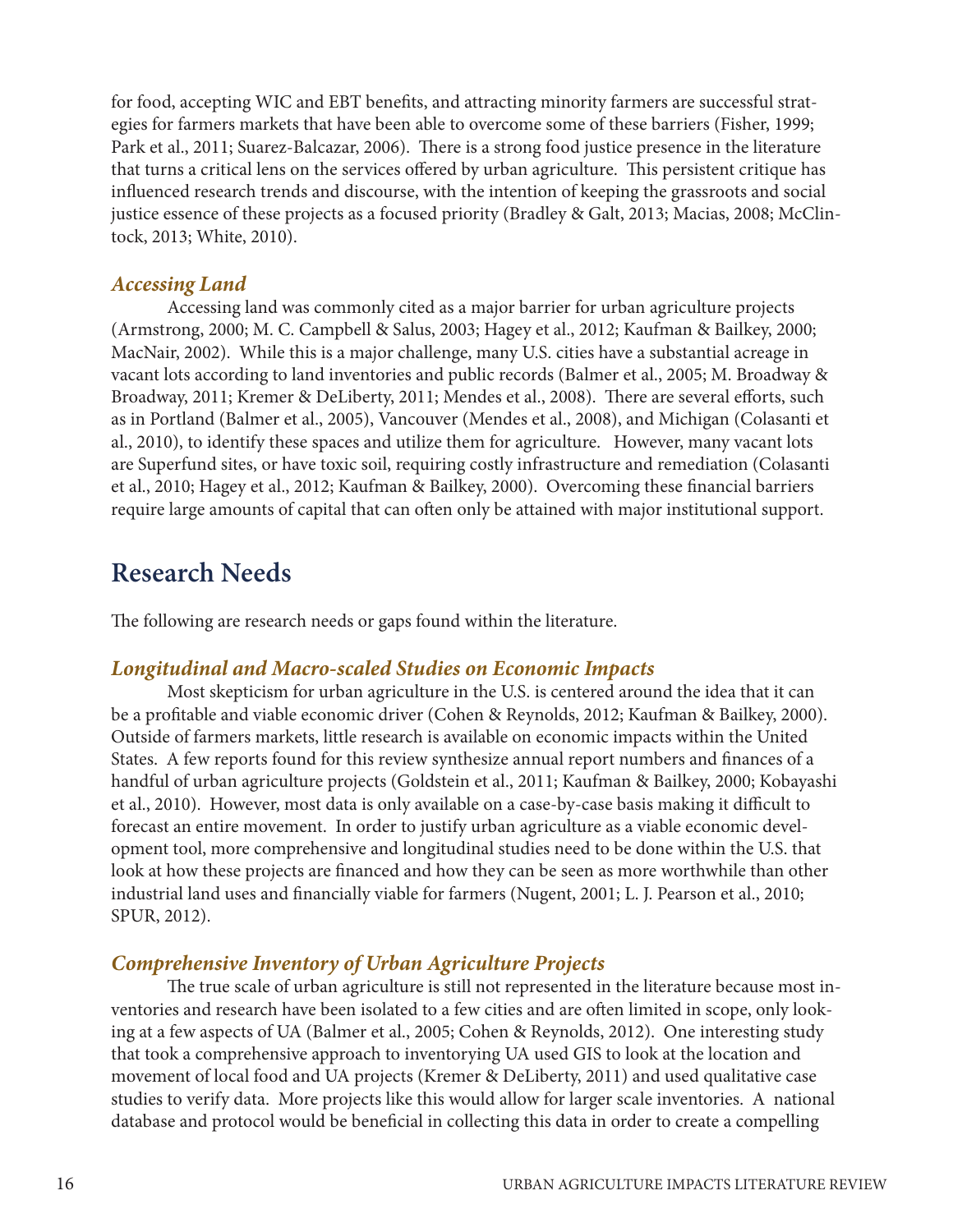and comprehensive data set. This may exist, but was not discussed within the literature.

#### *Partnership Models and Best Practices*

The most successful UA projects described in the literature were products of fruitful partnerships (M. C. Campbell & Salus, 2003; Hendrickson & Porth, 2012; Krasny & Doyle, 2002; MacNair, 2002; Mendes et al., 2008; Teig et al., 2009). There have been attempts to document some of these partnerships, particularly in regard to land access gained through partnering with government agencies or land trusts (Balmer et al., 2005; M. C. Campbell & Salus, 2003). However, many of these efforts are documented in the same handful of programs in New York and Seattle. A more comprehensive look at partnerships and best practices that reflect diverse and unique circumstances among programs and cities would be a useful document for cities wanting to facilitate more UA projects.

#### *Community-Action Based Research*

Most studies on urban agriculture are ethnographic, observational, and case study based. In order to truly measure social impacts, publishing more participatory action research studies should be a priority. As of now, there are few (L. J. Pearson et al., 2010). Using participatory action research allows residents to collect and generate data. Community driven data is likely to create new perspectives and better represent and serve the people most impacted by urban agriculture.

### **Conclusion**

Urban agriculture continues to gain momentum in the U.S. In 2000, Kaufman and Bailkey launched a discussion on urban agriculture in their book *Farming Inside Cities*. At that time, they concluded that support for UA from government officials was sparse (Kaufman & Bailkey, 2000). However with the increase in local food policy councils and advocacy groups, the last few years have seen many successful outcomes in changing land-use policies and developing partnerships to promote urban agriculture (Balmer et al., 2005; M. Broadway & Broadway, 2011; Goldstein et al., 2011; Hagey et al., 2012).

This new "readiness" and "institutional climate" (Kaufman & Bailkey, 2000) that was very limited thirteen years ago, makes the next few years critical for the future of UA. Despite the recent achievements in several cities, according to the American Planning Association, there have been only a few municipalities that have moved urban agriculture onto their planning agenda with only nine percent of cities and counties including food elements in their comprehensive plans (Hodgson, 2012). Building a strong case through consistent and peer-reviewed research is an important step in furthering the movement. In addition to the impacts found in this review, there was an overwhelming amount of research on UA's ecological and sustainability impacts. This will continue to prove important as the growing demand to address climate change becomes inevitable. For now, looking at the social, economic, and health impact of urban agriculture is enough to justify moving forward. Looking deeper into the field will build a strong and convincing case that investing in urban agriculture is a worthwhile endeavor.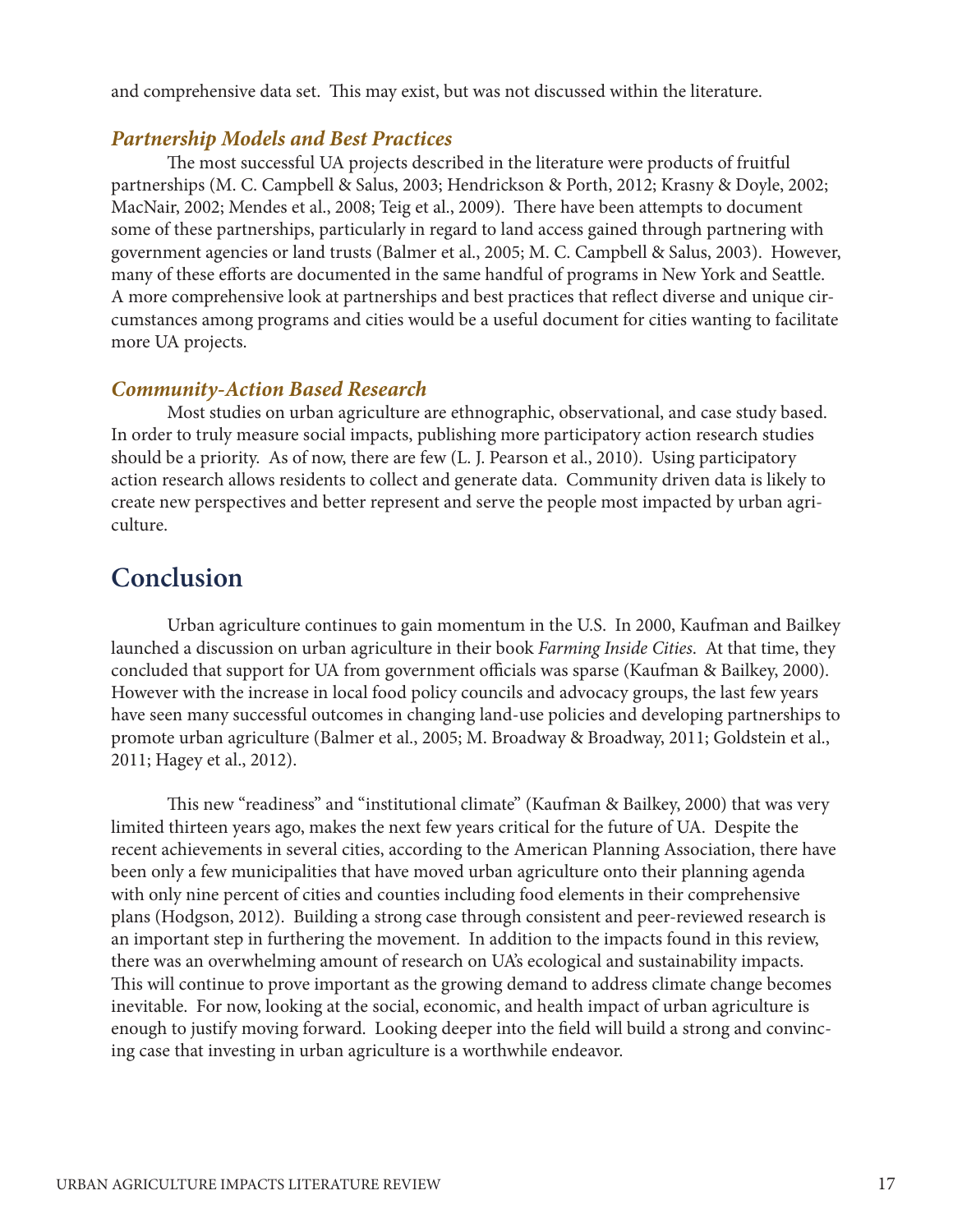### **Works Cited**

- Alaimo, K., Packnett, E., Miles, R. A., & Kruger, D. J. (2008). Fruit and Vegetable Intake among Urban Community Gardeners. Journal of Nutrition Education and Behavior, 40(2), 94–101. doi:10.1016/j.jneb.2006.12.003
- Armstrong, D. (2000). A survey of community gardens in upstate New York: Implications for health promotion and community development. Health & Place, (6), 319–327.
- Balmer, K., Gill, J. K., miller, J., Peterason, M., Rhoads, A., Rosenbloom, P., & Wall, T. (2005). The Diggable City: Making Urban Agriculture a Planning Priority. (K. Balmer, J. K. Gill, J. miller, M. Peterason, A. Rhoads, P. Rosenbloom, & T. Wall, Eds.), 1–102.
- Beckie, M., & Bogdan, E. (2010). Planting Roots: Urban Agriculture for Senior Immigrants (Vol. 1). Journal of Agriculture, Food Systems, and Community Development.
- Bellows, A., Brown, K., & Smit, J. (2005). Health benefits of urban agriculture A paper from the members of the Community Food Security Coalition's North American Initiative on Urban Agriculture, 1–27. Retrieved from http://foodsecurity.org/ pubs.html
- Blair, D., Giesecke, C., & Sherman, S. (1991). A dietary, social and economic evaluation of the Philadelphia Urban Gardening Project (Vol. 23, pp. 161–167). Journal of Nutrition Education.
- Bonacich, E., & Alimahomed-Wilson, J. (2011). Confronting Racism, Capitalism, and Ecological Degradation: Urban Farming and the Struggle for Social Justice in Black Los Angeles. Souls, 13(2), 213–226. doi:10.1080/10999949.2011.574574
- Bradley, K., & Galt, R. E. (2013). Practicing food justice at Dig Deep Farms & Produce, East Bay Area, California: self-determination as a guiding value and intersections with foodie logics. Local Environment, 1–15. doi:10.1080/13549839.2013.790350
- Bregendahl, C., & Flora, C. B. (2007). The Role of Collaborative Community Supported Agriculture: Lessons from Iowa, 1–84.
- Broadway, M. (2009). Growing Urban Agriculture in North American Cities: The Example of Milwaukee. FOCUS on Geography, 52(3), 23–30.
- Broadway, M., & Broadway, J. (2011). Green Dreams: Promoting Urban Agriculture and the Availability of Locally Produced Food in the Vancouver Metropolitan Area. FOCUS on Geography, 54(1), 33–41.
- Brown, C., & Miller, S. (2008). The Impacts of Local Markets: A Review of Research on Farmers Markets and Community Supported Agriculture (CSA). American Journal of Agricultural Economics, 90(5), 1296–1302. doi:10.1111/j.1467-8276.2008.01220.x
- Brown, K. H., & Jameton, A. L. (2000). Public Health Implications of Urban Agriculture. Journal of Public Health Policy, 21(1), 20–39.
- Brown, K., Bailkey, M., Meares-Cohen, A., Nasr, J., Smit, J., & Buchanan, T. (2002). Urban Agriculture and Community Food Security in the United States: Farming from the City Center To the Urban Fringe. (P. Mann, Ed.), 1–30.
- Campbell, M. C., & Salus, D. A. (2003). Community and conservation land trusts as unlikely partners? The case of Troy Gardens, Madison, Wisconsin. Land Use Policy, (20), 169–180. doi:10.1016/S0264-8377(03)00002-4
- Cohen, N., & Reynolds, K. (2012). Five Borough Farm. (J. Chou, Ed.), 1–178.
- Colasanti, K., Litjens, C., & Hamm, M. W. (2010). Growing Food in the City The Production Potential of Detroit's Vacant Land, 1–13.
- Conner, D. S., Knudson, W. A., Hamm, M. W., & Peterson, H. C. (2008). The Food System as an Economic Driver: Strategies and Applications for Michigan. Journal of Hunger & Environ-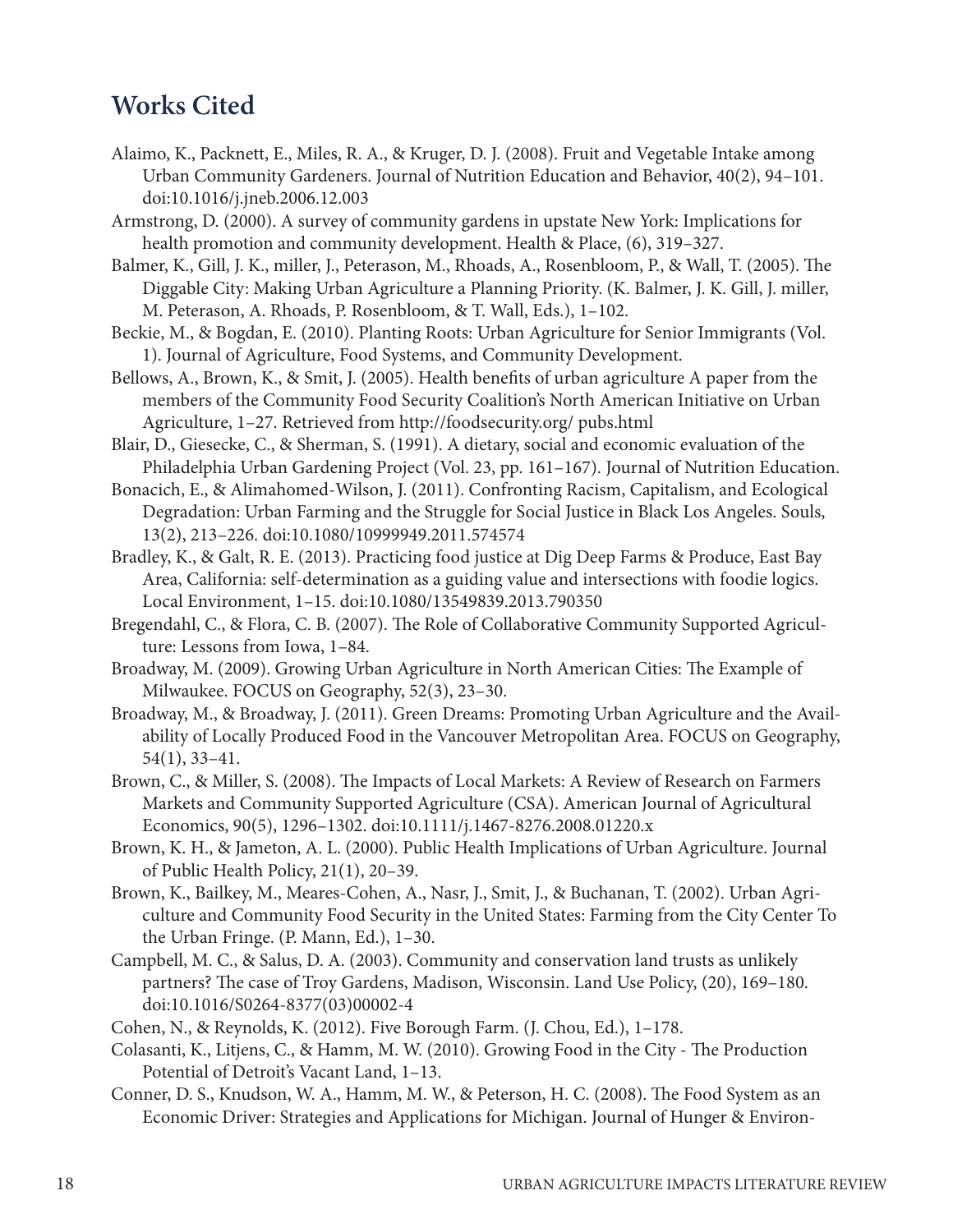mental Nutrition, 3(4), 371–383. doi:10.1080/19320240802528849

- Cooley, J. P., & Lass, D. A. (1998). Consumer Benefits from Community Supported Agriculture Membership. Review of Agricultural Economics, 20(1), 227–237.
- Corrigan, M. P. (2011). Growing what you eat: Developing community gardens in Baltimore, Maryland. Applied Geography, 31(4), 1232–1241. doi:10.1016/j.apgeog.2011.01.017
- DeLind, L. B. (2002). Place, work, and civic agriculture: Common fields for cultivation. Agriculture and Human Values, (19), 217–224.
- Feenstra, G. (2007). The Roles of Farmers Markets in Fueling Local Economies. Gastronomic Sciences, 1(7), 56–67.
- Feenstra, G., & Lewis, C. (1999). Farmers' markets offer new business opportunitiesfor farmers. California Agriculture, 53(6), 25–29.
- Feenstra, G., McGrew, S., & Campbell, D. (1999). Entrepreneurial Community Gardens: Growing Food, Skills, Jobs, and Communities. (No. 21587) (pp. 1–21). Agricultural and Natural Resources Publication.
- Fisher, A. (1999). Hot Peppers and Parking Lot Peaches: Evaluating Farmers' Markets in Low Income Communities, 1–66.
- Gale, F. (1997). Direct Farm Marketing as a Rural Development Tool. Rural Development Perspectives, 12(2), 19–25.
- Glover, T., Shinew, K., & Parry, D. (2005). Association, Sociability, and Civic Culture: The Democratic Effect of Community Gardening. Leisure Sciences, 27(1), 75–92. doi:10.1080/01490400590886060

Goldstein, M., Bellis, J., Morse, S., Myers, A., & Ura, E. (2011). URBAN AGRICULTURE, 1–94.

- Hagey, A., Rice, S., & Flournoy, R. (2012). Growing Urban Agriculture:
- Equitable Strategies and Policies for Improving Access to Healthy Food and Revitalizing Communities. Growing Urban Agriculture: Equitable Strategies and Policies for Improving Access to Healthy Food and Revitalizing Communities, 1–52.
- Hendrickson, M. K., & Porth, M. (2012). Urban Agriculture- Best Practices and Possibilities,  $1-52.$
- Hodgson, K. (2012). Planning for Food Access and Community-Based Food Systems: A National Scan and Evaluation of Local Comprehensive and Sustainability Plans. American Planning Association Report, 1–175.
- Holland, L. (2004). Diversity and connections in community gardens: a contribution to local sustainability. Local Environment, 9(3), 285–305. doi:10.1080/1354983042000219388
- Jarosz, L. (2008). The city in the country: Growing alternative food networks in Metropolitan areas. Journal of Rural Studies, 24(3), 231–244. doi:10.1016/j.jrurstud.2007.10.002
- Kaufman, J., & Bailkey, M. (2000). Farming Inside Cities: Entrepreneurial Urban Agriculture in the United States, 1–124.
- Kerton, S., & Sinclair, A. J. (2009). Buying local organic food: a pathway to transformative learning. Agriculture and Human Values, 27(4), 401–413. doi:10.1007/s10460-009-9233-6
- Kobayashi, M., Tyson, L., & Abi-Nader, J. (2010). The Activities and Impacts of Community Food Projects 2005-2009, 1–28.
- Krasny, M. E., & Doyle, R. (2002). Participatory Approaches to Program Development and Engaging Youth in Research: The Case of an InterGenerational Urban Community Gardening Program. journal of extension, 40(5), 1–16.
- Kremer, P., & DeLiberty, T. L. (2011). Local food practices and growing potential: Mapping the case of Philadelphia. Applied Geography, 31(4), 1252–1261. doi:10.1016/j.apgeog.2011.01.007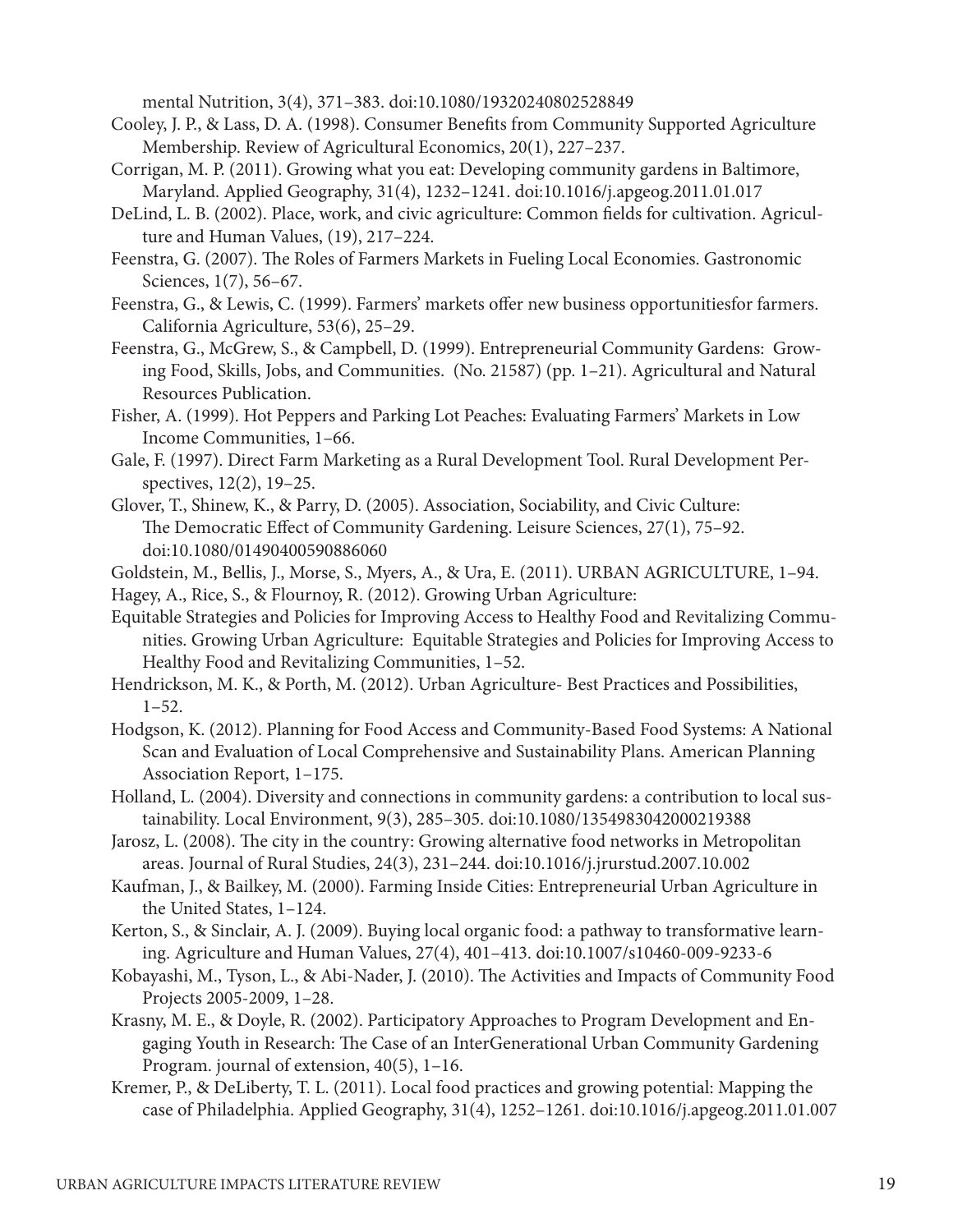- Landis, B., Smith, T. E., Lairson, M., Mckay, K., Nelson, H., & O'Briant, J. (2010). Community-Supported Agriculture in the Research Triangle Region of North Carolina: Demographics and Effects of Membership on Household Food Supply and Diet. Journal of Hunger & Environmental Nutrition, 5(1), 70–84. doi:10.1080/19320240903574403
- Larsen, K., & Gilliland, J. (2009). A farmers market in a food desert Evaluating impacts on the price and availability of healthy food. Health & Place, 15(4), 1158–1162. doi:10.1016/j.healthplace.2009.06.007
- Levkoe, C. Z. (2006). Learning Democracy through Food Justice Movements. Agriculture and Human Values, (23), 89–98. doi:10.1007/s10460-005-5871-5
- Liu, J. (2008, April 21). Gateway Greening. actrees.org. Retrieved August 2, 2013, from http://actrees.org/files/Research/gateway\_greening\_whitmire.pdf
- Macias, T. (2008). Working Toward a Just, Equitable, and Local Food System: The Social Impact of Community-Based Agriculture\*. Social Science Quarterly, 89(5), 1086–1101.

MacNair, E. (2002). Seeds of Success, 1–34.

- Magnus, K., Matroos, A., & Strackee, J. (1979). Walking, Cycling, or Gardening, With or Without Interuption, In Relation To Acute Coronary. American Journal of Epidemiology, 110(6), 724–733.
- McClintock, N. (2013). Radical, reformist, and garden-variety neoliberal: coming to terms with urban agriculture's contradictions. Local Environment, 1–25. doi:10.1080/13549839.2012.752 797
- McCormack, L. A., Laska, M. N., Larson, N., & Story, M. (2010). Review of the Nutritional Implications of Farmers' Markets and Community Gardens: A Call for Evaluation and Research Efforts. Journal of the American Dietetic Association, 1–3.
- Mendes, W., Balmer, K., Kaethler, T., & Rhoads, A. (2008). Using Land Inventories to Plan for Urban Agriculture: Experiences From Portland and Vancouver. Journal of the American Planning Association, 74(4), 435–449. doi:10.1080/01944360802354923
- Metcalf, S. S., & Widener, M. J. (2011). Growing Buffalo's capacity for local food: A systems framework for sustainable agriculture. Applied Geography, 31(4), 1242–1251. doi:10.1016/j. apgeog.2011.01.008
- Moreau, T., & Hodgson, K. (2012). Delta Community-Based Farm District. Prepared for Corporation of Delta and Century Group, 1–68.
- Murphy, C. (2004). Cultivating Havana: Urban Agricluture and Food Security in the Years of Crisis (No. 12) (pp. 1–57). Food First Institute for Food and Development Policy: Development Report.
- Nugent, R. A. (2001). Economic Impact of Urban and Periurban Agriculture. Annotated Bibliography on Urban Agriculture, 1–5.
- Ober Allen, J., Alaimo, K., Elam, D., & Perry, E. (2008). Growing Vegetables and Values: Benefits of Neighborhood-Based Community Gardens for Youth Development and Nutrition. Journal of Hunger & Environmental Nutrition, 3(4), 418–439. doi:10.1080/19320240802529169
- Park, Y., Quinn, J., Florez, K., Jacobson, J., Neckerman, K., & Rundle, A. (2011). Hispanic immigrant women's perspective on healthy foods and the New York City retail food environment: A mixed-method study. Social Science & Medicine, 73(1), 13–21. doi:10.1016/j. socscimed.2011.04.012
- Patel, I. C. (1991). Gardening's Socioeconomic Impacts. journal of extension, 29(4), 1–3.
- Pearson, L. J., Pearson, L., & Pearson, C. J. (2010). Sustainable urban agriculture: stocktake and opportunities. International Journal of Agricultural Sustainability, 8(1), 7–19. doi:10.3763/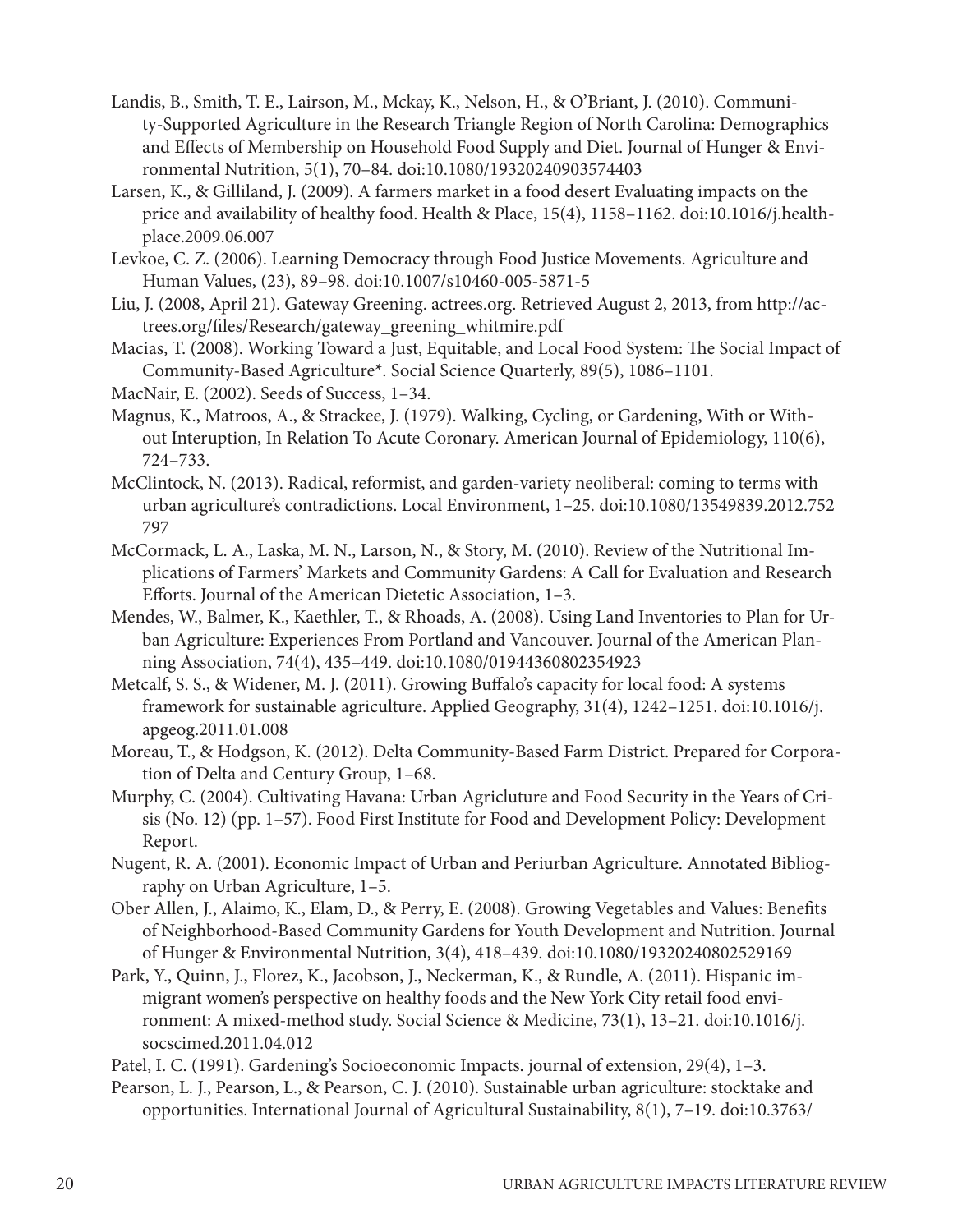ijas.2009.0468

- Reynolds, K. (2011). Expanding Technical Assistance for Urban Agricultre: Best Practices for Extension Service in California and Beyond (Vol. 1, pp. 197–216). Journal of Agriculture, Food Systems, and Community Development.
- Saldivar-Tanaka, L., & Krasny, M. E. (2004). Culturing community development, neighborhood open space, and civic agriculture: The case of Latino community gardens in New York City. Agriculture and Human Values, (21), 399–412.
- Schukoske, J. E. (2000). Community Development Through Gardening: State And Local Policies Transforming Urban Open Space. Legislation and Public Policy, (3), 351–392.
- Sharp, J. S., Imerman, E., & Peters, G. (2002). Community Supported Agriculture (CSA): Building Community Among Farmers and NonFarmers. journal of extension, 40(3), 1–6.
- Smit, J., Ratta, A., & Nasr, J. (1996). Urban Agriculture: Food, Jobs and Sustainable Cities (pp. 1–7). UNDP, Habitat II Series.
- SPUR. (2012). Public Harvest. SPUR Report, 1–36.
- Suarez-Balcazar, Y. (2006). African Americans" Views on Access to Healthy Foods\_ What a Farmers" Market Provides. journal of extension, 44(2), 1–7.
- Sumner, J., Mair, H., & Nelson, E. (2010). Putting the culture back into agriculture: civic engagement, community and the celebration of local food. International Journal of Agricultural Sustainability, 8(1), 54–61. doi:10.3763/ijas.2009.0454
- Teig, E., Amulya, J., Bardwell, L., Buchenau, M., Marshall, J. A., & Litt, J. S. (2009). Collective efficacy in Denver, Colorado Strengthening neighborhoods and health through community gardens. Health & Place, 15(4), 1115–1122. doi:10.1016/j.healthplace.2009.06.003
- Travaline, K., & Hunold, C. (2010). Urban agriculture and ecological citizenship in Philadelphia. Local Environment, 15(6), 581–590. doi:10.1080/13549839.2010.487529
- Twiss, J., Dickinson, J., Duman, S., Kleinman, T., Paulsen, H., & Rilveria, L. (2003). Community Gardens: Lessons Learned From California Healthy Cities and Communities. American Journal of Public Health, 93(9), 1435–1439.
- Viljoen, A., Bohn, K., & Howe, J. (2005). Continuous Productive Urban Landscapes. (A. Viljoen, Ed.), 1–319.
- Voicu, I., & Been, V. (2008). The Effect of Community Gardens on Neighboring Property Values. Real Estate Economics, 36(2), 2414–2263.
- White, M. M. (2010). Shouldering Responsibility for the Delivery of Human Rights: A Case Study of the D-Town Farmers of Detroit. Race/Ethnicity. doi:10.2979/RAC.2010.3.2.189